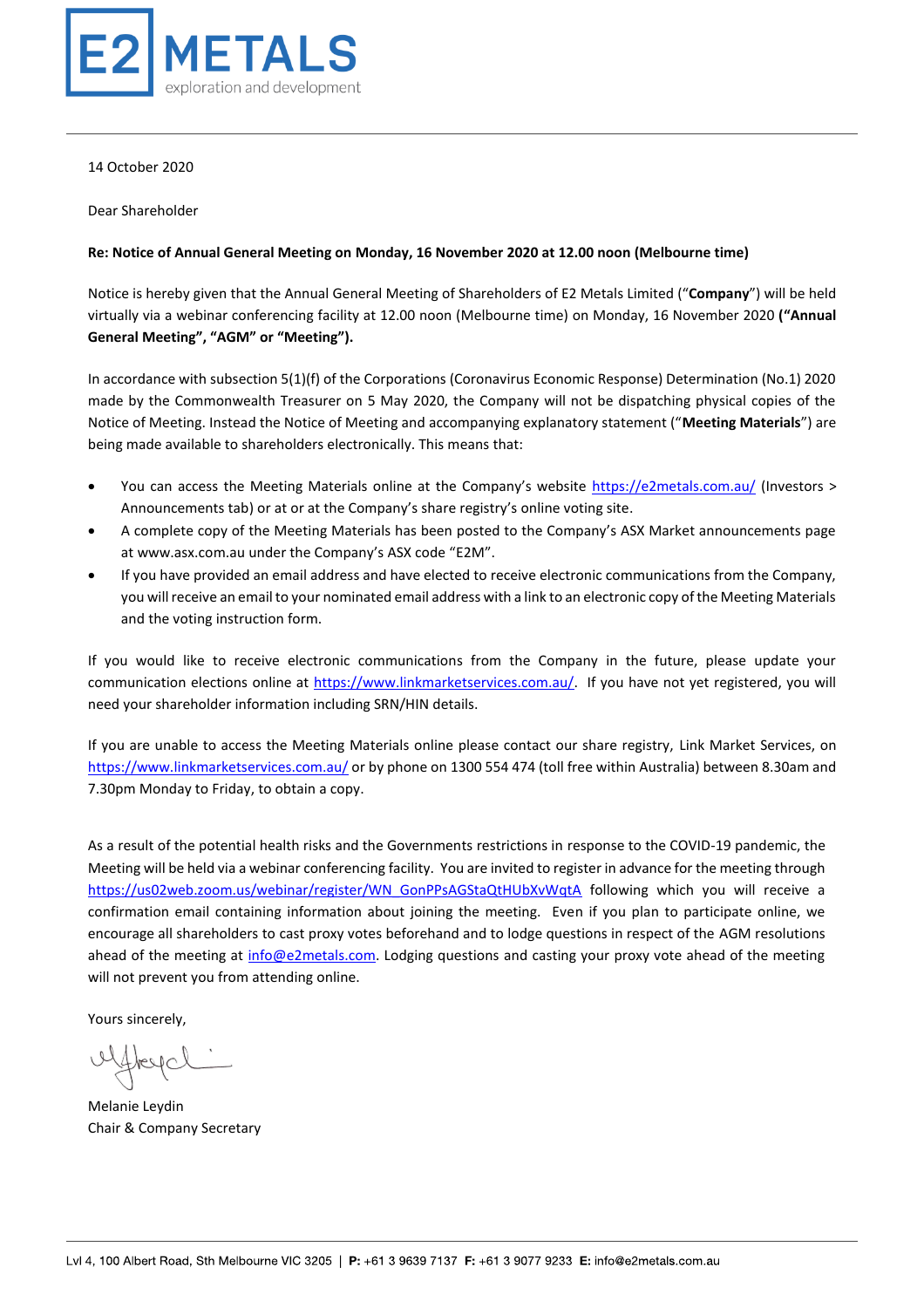

**E2 METALS LIMITED ACN 116 865 546**

# **Notice of Annual General Meeting Explanatory Statement and Proxy Form**

Date of Meeting: **Monday, 16 November 2020**

Time of Meeting: **12.00 noon (AEDT)** 

*Due to the ongoing COVID-19 pandemic, the meeting will be held via video-conferencing facility. If you are a shareholder who wishes to attend and participate in the virtual meeting, please register in advance as per the*  instructions outlined in this Notice of Meeting. Shareholders are strongly encouraged to lodge their completed *proxy forms in accordance with the instructions in this Notice of Meeting.*

*Following recent modifications brought to the Corporations Act 2001 and the Corporations Regulations 2001 under the Corporations (Coronavirus Economic Response) Determination (no.1) 2020, no hard copy of the Notice of Annual General Meeting and Explanatory Memorandum will be circulated. The Notice of Meeting has been given to those entitled to receive by use of one or more technologies. The Notice of Meeting is also available on the Australian Stock Exchange Announcement platform and on the Company's website [\(https://e2metals.com.au/announcements/\)](https://e2metals.com.au/announcements/).*

*This Notice of Annual General Meeting and Explanatory Statement should be read in its entirety. If Shareholders are in doubt as to how they should vote, they should seek advice from their accountant, solicitor, or other professional advisor without delay.*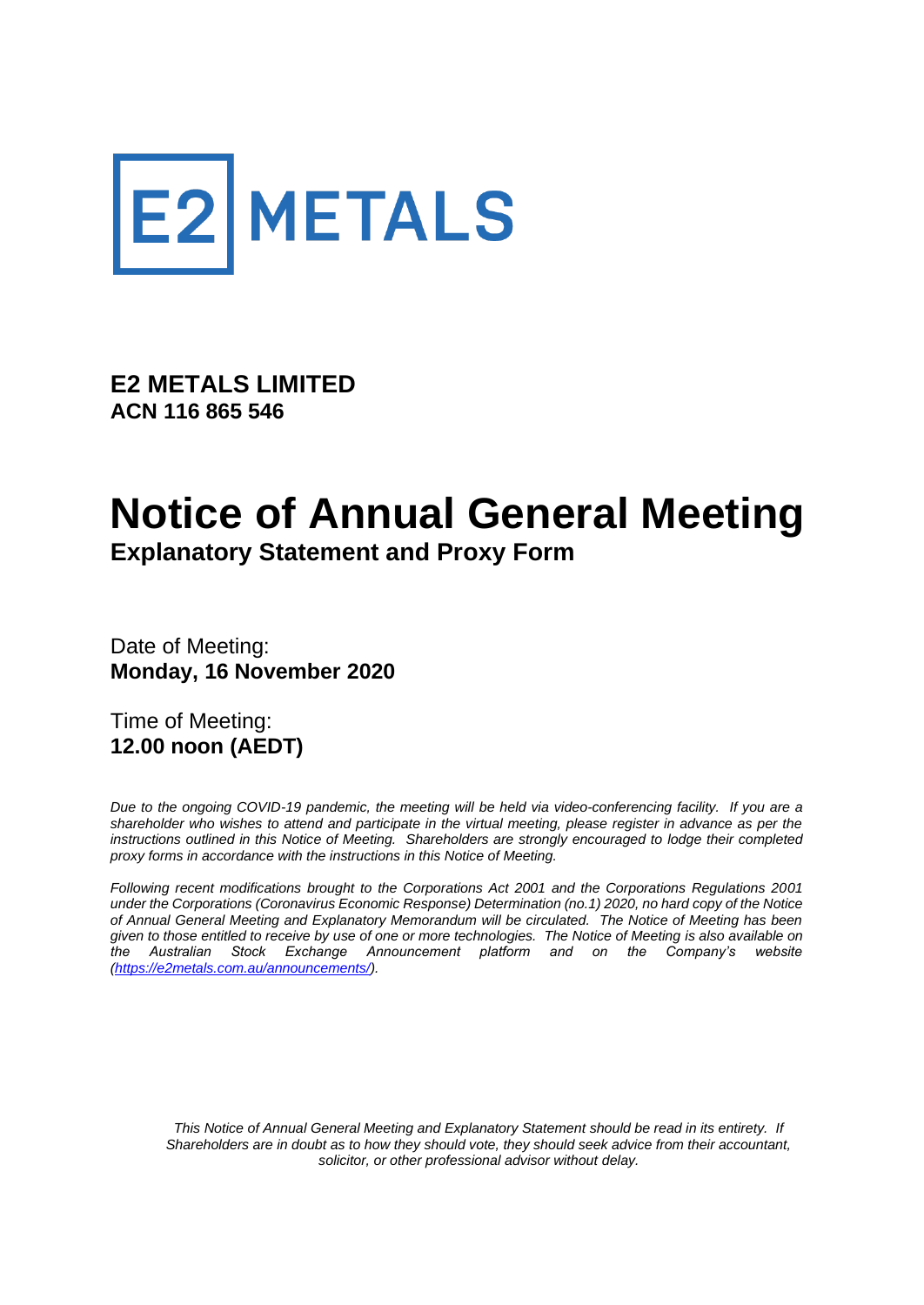# **NOTICE OF ANNUAL GENERAL MEETING**

Notice is given that the Annual General Meeting (**AGM**) of shareholders of E2 Metals Limited (**the Company**) will be held by video-conferencing facility on Monday, 16 November 2020 at 12.00 noon (AEDT).

The health and safety of members and personnel, and other stakeholders, is the highest priority and the Company is acutely aware of the current circumstances results from COVID-19. While the COVID-19 situation remains volatile and uncertain, based on the best information available to the Board at the time of the Notice, the Company intends to conduct a poll on the resolutions in the Notice using the proxies filed prior to the Meeting.

Shareholders are encouraged to submit their proxies as early as possible and in any event prior to the cut-off for proxy voting as set out in the Notice. To lodge your proxy, please follow the directions on your personalised proxy form.

Shareholders attending the AGM virtually will be able to ask questions and the Company has made provision for Shareholders who register their attendance before the start of the meeting to also cast their votes on the proposed resolutions. The virtual meeting can be attended using the following details:

When:

Monday, 16 November 2020 at 12.00 noon (AEST)

Topic: E2M Annual General Meeting

Register in advance for the virtual meeting: [https://us02web.zoom.us/webinar/register/WN\\_GonPPsAGStaQtHUbXvWqtA](https://us02web.zoom.us/webinar/register/WN_GonPPsAGStaQtHUbXvWqtA)

After registering, you will receive a confirmation email containing information about joining the meeting. The Company strongly recommends its shareholders to lodge a directed proxy as soon as possible in advance of the meeting even if they are planning to attend the meeting online.

The Company is happy to accept and answer questions submitted prior to the meeting by email to [info@e2metails.com.au.](mailto:info@e2metails.com.au) The Company will address relevant questions during the meeting or by written response after the Meeting (subject to the discretion of the Company not to respond to unreasonable and/or offensive questions). If the situation in relation to COVID-19 were to change in a way that affected the position above, the Company will provide a further update ahead of the Meeting by releasing an announcement to ASX.

Any shareholders who wish to attend the AGM online should therefore monitor the Company's website and its ASX announcements for any updates about the AGM. If it becomes necessary or appropriate to make alternative arrangements for the holding or conducting of the meeting, the Company will make further information available through the ASX website at asx.com.au (ASX: E2M) and on its website at [https://e2metals.com.au/.](https://e2metals.com.au/)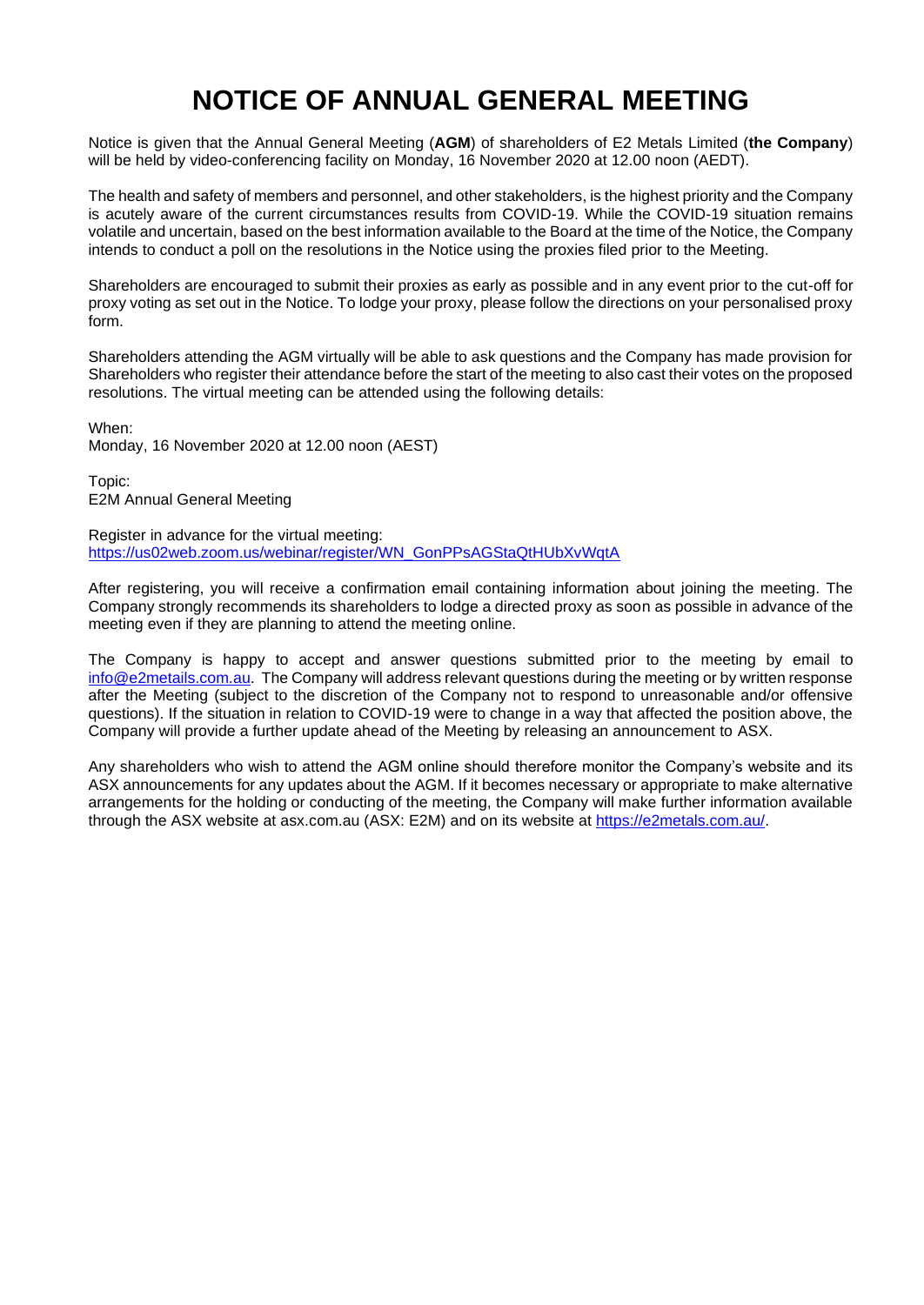# **E2 METALS LIMITED**

**ACN 116 865 546**

**Registered office: Level 4, 100 Albert Road, South Melbourne VIC 3205**

# **NOTICE OF ANNUAL GENERAL MEETING**

**Notice is hereby given that the Annual General Meeting of Shareholders of E2 Metals Limited (Company) will be held by audio-conferencing facility on Monday, 16 November 2020 at 12.00 noon (AEDT) (Annual General Meeting, AGM or Meeting).**

## **AGENDA**

The Explanatory Statement and Proxy Form which accompany and form part of this Notice, includes defined terms and describe in more detail the matters to be considered. Please consider this Notice, the Explanatory Statement, and the Proxy Form in their entirety.

## **ORDINARY BUSINESS**

## **Receipt and Consideration of Accounts & Reports**

To receive and consider the financial report of the Company and the related reports of the Directors and auditors for the year ended 30 June 2020.

*There is no requirement for Shareholders to approve these reports. Accordingly, no resolution will be put to Shareholders on this item of business.*

## **Resolution 1: Adoption of Remuneration Report**

To consider and, if thought fit, to pass the following resolution as an **ordinary resolution**:

*"That for the purpose of section 250R(2) of the Corporations Act 2001 and for all other purposes, the Remuneration Report (included in the Directors' report) for the financial year ended 30 June 2020 be adopted."*

## **Resolution 2: Re-election of Ms Melanie Leydin as a Director of the Company**

To consider and, if thought fit, pass the following resolution as an **ordinary resolution**:

*"That Ms Melanie Leydin, being a Director who retires by rotation pursuant to the Constitution of the Company and being eligible, offers herself for re-election, be re-elected as a Director of the Company."*

#### **Resolution 3: Ratification of Prior Issue of Shares**

To consider and, if thought fit, pass the following resolution as an **ordinary resolution**:

*"That, for the purpose of ASX Listing Rule 7.4 and for all other purposes, shareholders approve, ratify and confirm the issue of 13,780,467 fully paid ordinary shares on 4 June 2020 at an issue price of \$0.125 (12.50 cents) per share to institutional and sophisticated investors as described in the Explanatory Statement which accompanies and forms part of this Notice."*

#### **SPECIAL BUSINESS**

#### **Resolution 4: Renewal of Proportional Takeover Bid Provision in the Constitution**

To consider and, if thought fit, pass the following resolution as a **special resolution**:

*"That, for the purpose of Section 648G(4) of the Corporations Act 2001(Cth) and for all other purposes the members of the Company approve the renewal of Rule 6 of the Company's Constitution."*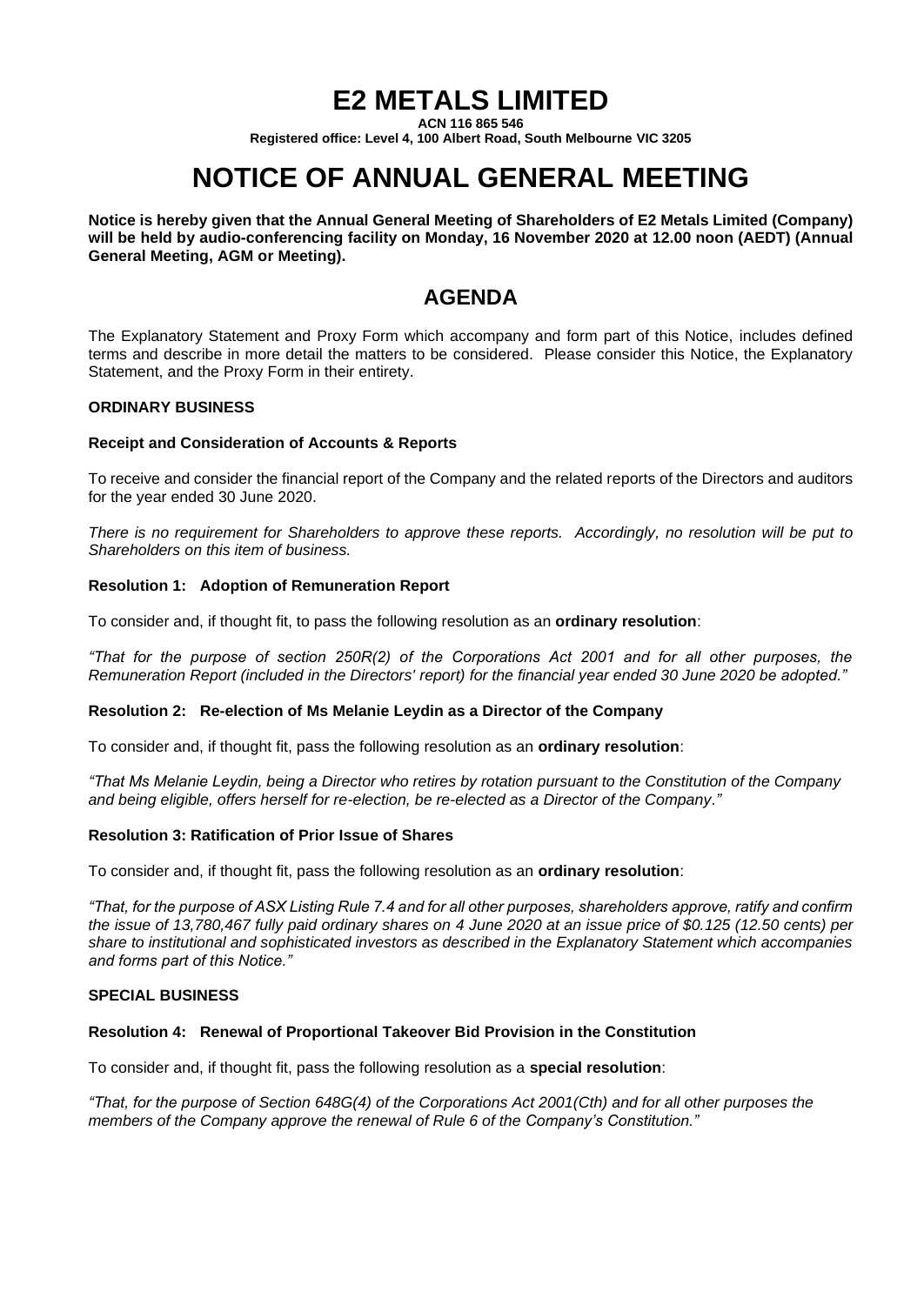## **Resolution 5: Approval of amendments to the Constitution**

To consider and, if thought fit, pass the following resolution as a **special resolution**:

*"That, for the purpose of section 136(2) of the Corporations Act and for all other purposes, approval is given that the constitution of E2 Metals Limited is amended in the manner set out in the Explanatory Statement, with effect from the conclusion of the meeting."*

#### **Resolution 6: Approval of 10% Placement Facility**

To consider and, if thought fit, pass the following resolution as a **special resolution**:

*"That, pursuant to and in accordance with Listing Rule 7.1A and for all other purposes, Shareholders approve the issue of Equity Securities up to 10% of the issued capital of the Company (at the time of the issue) calculated*  in accordance with the formula prescribed in Listing Rule 7.1A.2 and on the terms and conditions in the *Explanatory Statement."*

**By order of the Board**

uffreyd:

**Melanie Leydin Company Secretary** 14 October 2020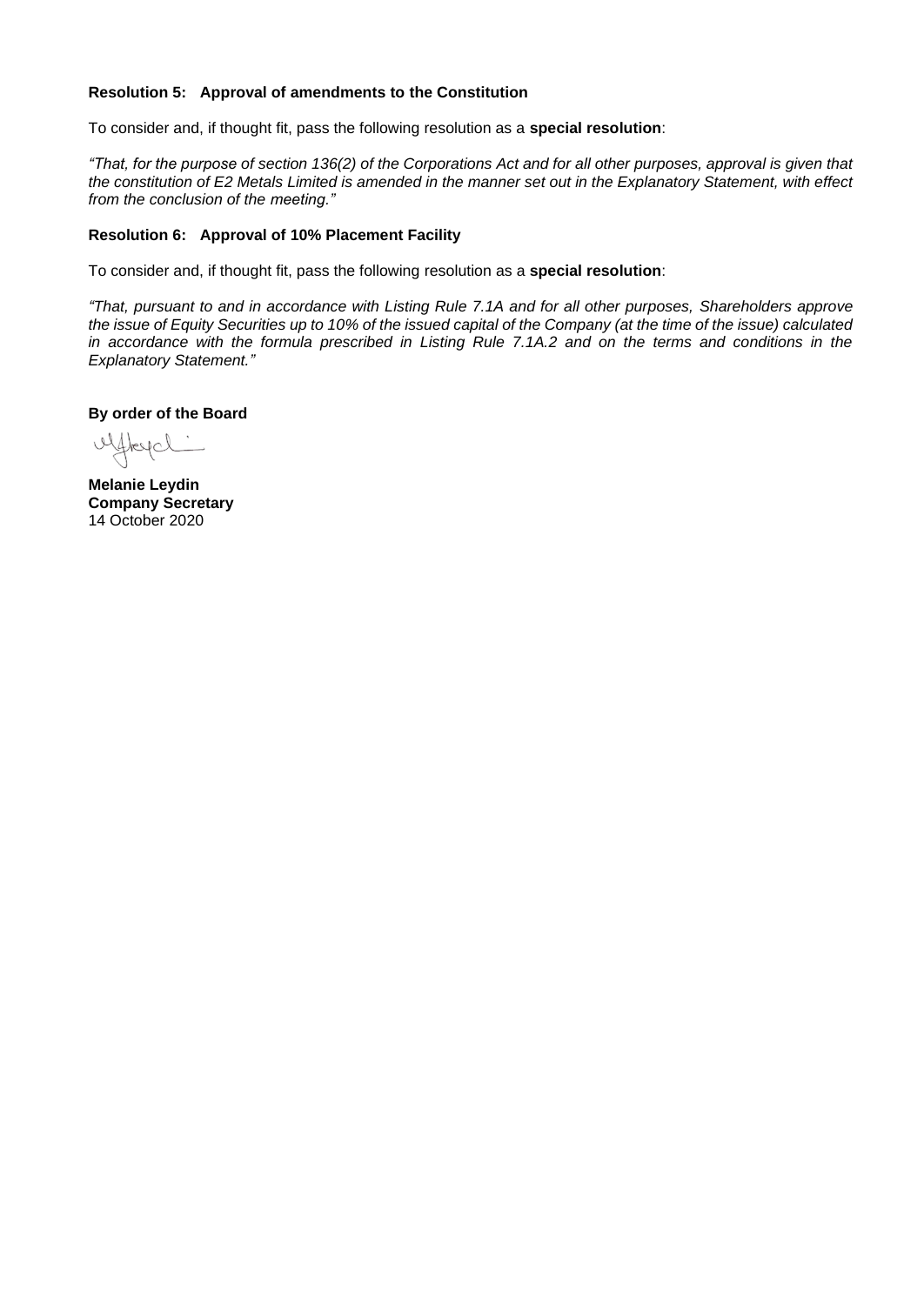#### **Notes**

- **1. Entire Notice:** The details of the resolution contained in the Explanatory Notes accompanying this Notice of Meeting should be read together with, and form part of, this Notice of Meeting.
- **2. Record Date:** The Company has determined that for the purposes of the Annual General Meeting, shares will be taken to be held by the persons who are registered as holding the shares at 7.00pm on the date 48 hours before the date of the Annual General Meeting. Only those persons will be entitled to vote at the Annual General Meeting and transfers registered after that time will be disregarded in determining entitlements to attend and vote at the Annual General Meeting.

#### **3. Proxies**

- a. Votes at the Annual General Meeting may be given personally or by proxy, attorney or representative.
- b. Each shareholder has a right to appoint one or two proxies.
- c. A proxy need not be a shareholder of the Company.
- d. If a shareholder is a company it must execute under its common seal or otherwise in accordance with its Constitution or the Corporations Act.
- e. Where a shareholder is entitled to cast two or more votes, the shareholder may appoint two proxies and may specify the proportion of number of votes each proxy is appointed to exercise.
- f. If a shareholder appoints two proxies, and the appointment does not specify the proportion or number of the shareholder's votes, each proxy may exercise half of the votes. If a shareholder appoints two proxies, neither proxy may vote on a show of hands.
- g. A proxy must be signed by the shareholder or his or her attorney who has not received any notice of revocation of the authority. Proxies given by corporations must be signed in accordance with corporation's constitution and Corporations Act.
- h. To be effective, proxy forms must be received by the Company's share registry (Link Market Services Limited) no later than 48 hours before the commencement of the Annual General Meeting, this is no later than 12.00 noon (AEDT) on Saturday, 14 November 2020. Any proxy received after that time will not be valid for the scheduled meeting.

#### **4. Corporate Representative**

Any corporate shareholder who has appointed a person to act as its corporate representative at the Meeting should provide that person with a certificate or letter executed in accordance with the Corporations Act authorising him or her to act as that company's representative. The authority must be sent to the Company and/or registry in advance of the Meeting or be sent to the Company Secretary when registering as a corporate representative.

#### **5. Voting Exclusion Statement:**

#### **Resolution 1**

In accordance with sections 250R(4) and 250BD(1) of the Corporations Act, a vote must not be cast (in any capacity), and the Company will disregard any votes purported to be cast, on this resolution by, or on behalf of, a member of the Key Management Personnel, details of whose remuneration are included in the remuneration report, or a closely related party of such a member (**KMP voter**), unless the KMP voter is casting a vote on this resolution as a proxy for a person who is not a KMP voter and either:

- (a) the KMP voter is appointed as a proxy by writing that specifies the way the proxy is to vote on the resolution; or
- (b) the KMP voter is by the Chair of the meeting and the appointment of the Chair as proxy:
	- (i) does not specify the way the proxy is to vote on the resolution; and
	- (ii) expressly authorises the chair to exercise the proxy even if the resolution is connected directly or indirectly with the remuneration of a member of the key management personnel for the Company or the consolidated entity.

If the Chair of the Meeting is appointed as a proxy for a person who is permitted to vote on this resolution, the Chair will vote any proxies which do not indicate on their Proxy Form the way the Chair must vote, in favour of this Resolution.

#### **Resolution 2**

There are no voting exclusions on this resolution.

#### **Resolution 3**

The Company will disregard any votes cast in favour on this resolution by or on behalf of any person who participated in the relevant issue of securities or any associates of that person or those persons.

However, this does not apply to a vote cast in favour of the resolution by:

- (a) a person as a proxy or attorney for a person who is entitled to vote on the resolution, in accordance with directions given to the proxy or attorney to vote on the resolution in that way; or
- (b) the chair of the meeting as proxy or attorney for a person who is entitled to vote on the resolution, in accordance with a direction given to the chair to vote on the resolution as the chair decides; or
- (c) a holder acting solely in a nominee, trustee, custodial or other fiduciary capacity on behalf of a beneficiary provided the following conditions are met:
	- (i) the beneficiary provides written confirmation to the holder that the beneficiary is not excluded from voting, and is not an associate of a person excluded from voting, on the resolution; and
	- (ii) the holder votes on the resolution in accordance with directions given by the beneficiary to the holder to vote in that way.

#### **Resolutions 4 and 5**

There are no voting exclusions on these resolutions.

#### **Resolution 6**

As at the date of despatch of this Notice, the Company is not proposing to make an issue of Equity Securities under Listing Rule 7.1A.2 and, therefore, a voting exclusion statement on this resolution is not currently required by Listing Rule 7.3A.7.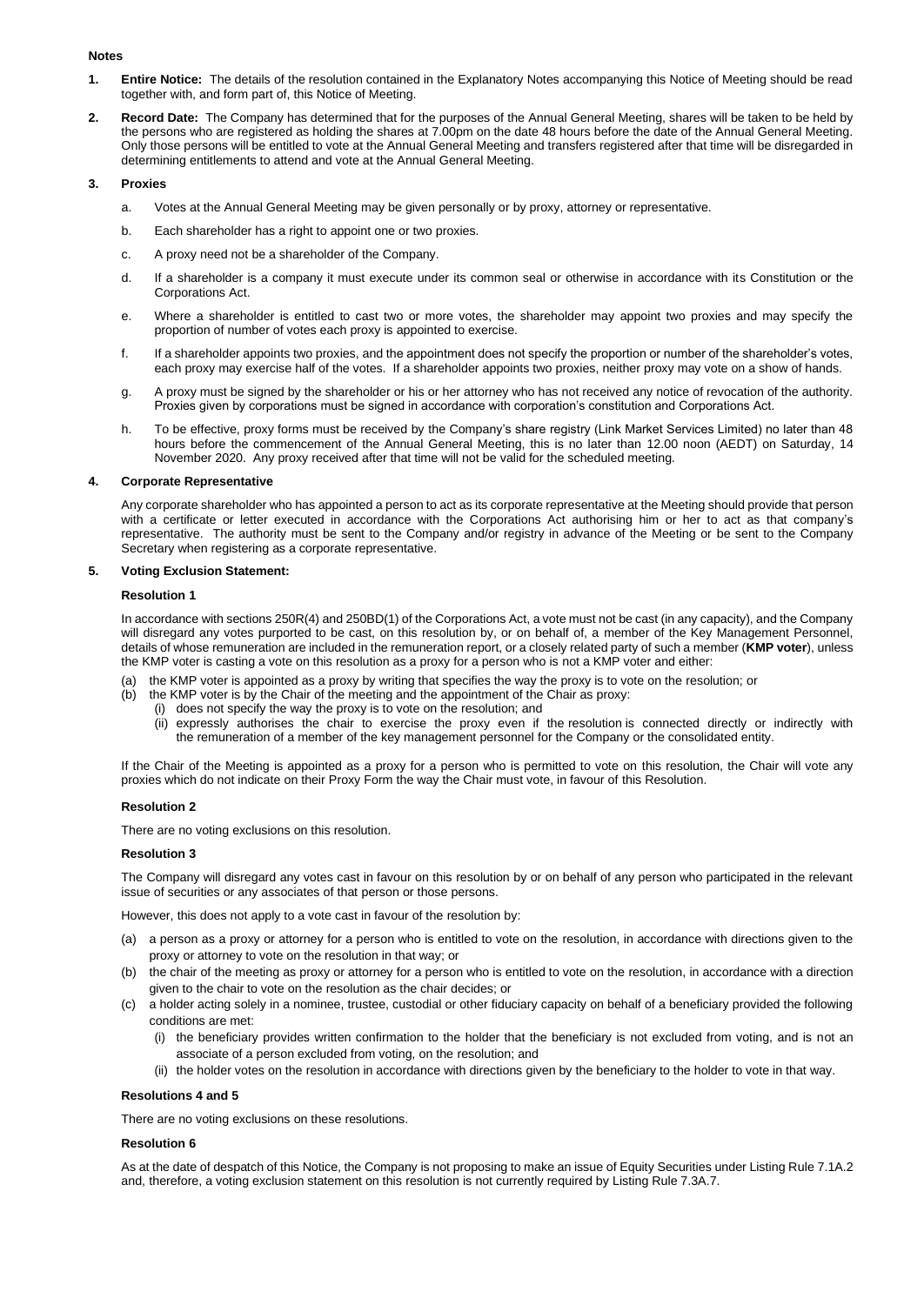#### **6. Enquiries**

Shareholders are invited to contact the Company Secretary, Melanie Leydin on (03) 9692 7222 if they have any queries in respect of the matters set out in these documents.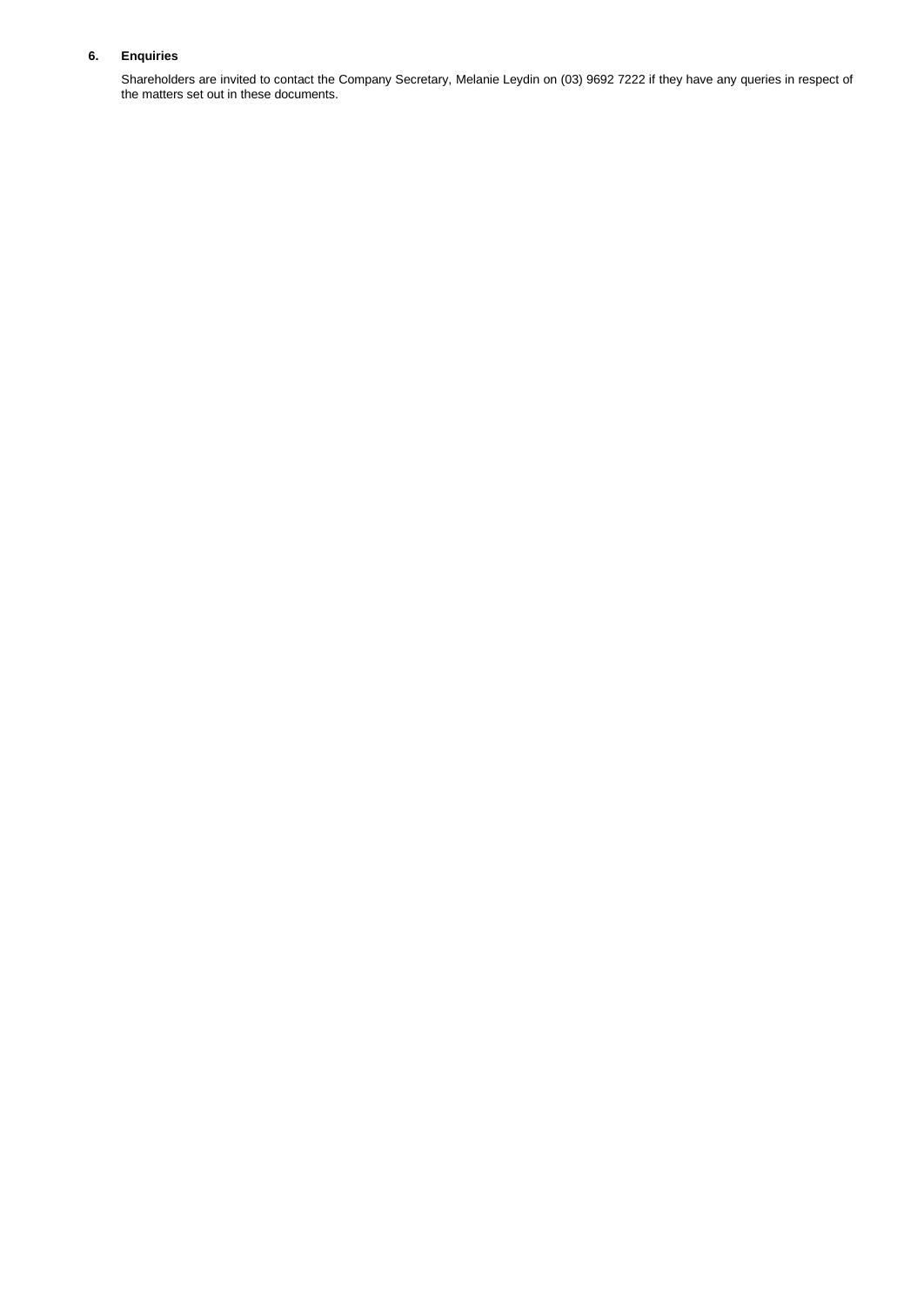## **EXPLANATORY STATEMENT**

## **Receipt and Consideration of Accounts & Reports**

A copy of the Annual Report for the financial year ended 30 June 2020 (which incorporates the Company's financial report, reports of the Directors (including the Remuneration Report) and the auditors) may be obtained at<https://e2metals.com.au/> or via the Company's announcement platform on ASX. You may obtain a copy free of charge in hard copy form by contacting the Company by phone at (03) 9692 7222, and you may request that this occurs on a standing basis for future years. Except as set out in Resolution 1, no resolution is required on these reports.

## **Resolution 1: Adoption of Remuneration Report**

## *Background*

Section 250R(2) of the Corporations Act requires that a resolution to adopt the Remuneration Report must be put to the vote at the Annual General Meeting. The vote on this resolution is advisory only and does not bind the Directors or the Company.

The Remuneration Report is set out in the Directors' Report in the Company's 2020 Annual Report. The Remuneration Report sets out the Company's remuneration arrangements for the Directors and Key Management Personnel of the Company.

In accordance with Section 250SA of the Corporations Act 2001, Shareholders will be provided with a reasonable opportunity to ask questions concerning, or make comments on, the Remuneration Report at the Annual General Meeting.

The Corporations Act requires the Company to put a resolution to Shareholders that in accordance with Division 9 of Part 2G.2 of the Corporations Act, if twenty five (25%) per cent or more of votes that are cast are voted against the adoption of the Remuneration Report at two consecutive Annual General Meetings, Shareholders will be required to vote at the second of those Annual General Meetings on a resolution (a "spill resolution") that another meeting be held within 90 days at which all of the Company's Directors (other than the Managing Director) must go up for re-election.

It is noted that at the Company's last Annual General Meeting, the votes cast against the Remuneration Report represented less than twenty five (25%) per cent of the total votes cast and accordingly, a spill resolution will not, under any circumstances, be required for the Annual General Meeting.

The Directors will consider the outcome of the vote and comments made by Shareholders on the Remuneration Report at the Meeting when reviewing the Company's remuneration policies.

## *Voting Exclusions*

A voting exclusion statement is set out under Note 5 of this Notice.

#### *Board Recommendation*

Noting that each Director has a personal interest in their own remuneration from the Company (as such interests are described in the Remuneration Report) and, as described in the voting exclusions on this resolution (set out in the Notice of AGM), that each Director (or any Closely Related Party of a Director) is excluded from voting their shares on this resolution, the Board encourage all eligible shareholders to cast their votes in favour of this resolution. The Chair of the meeting intends to vote undirected proxies in favour of this resolution.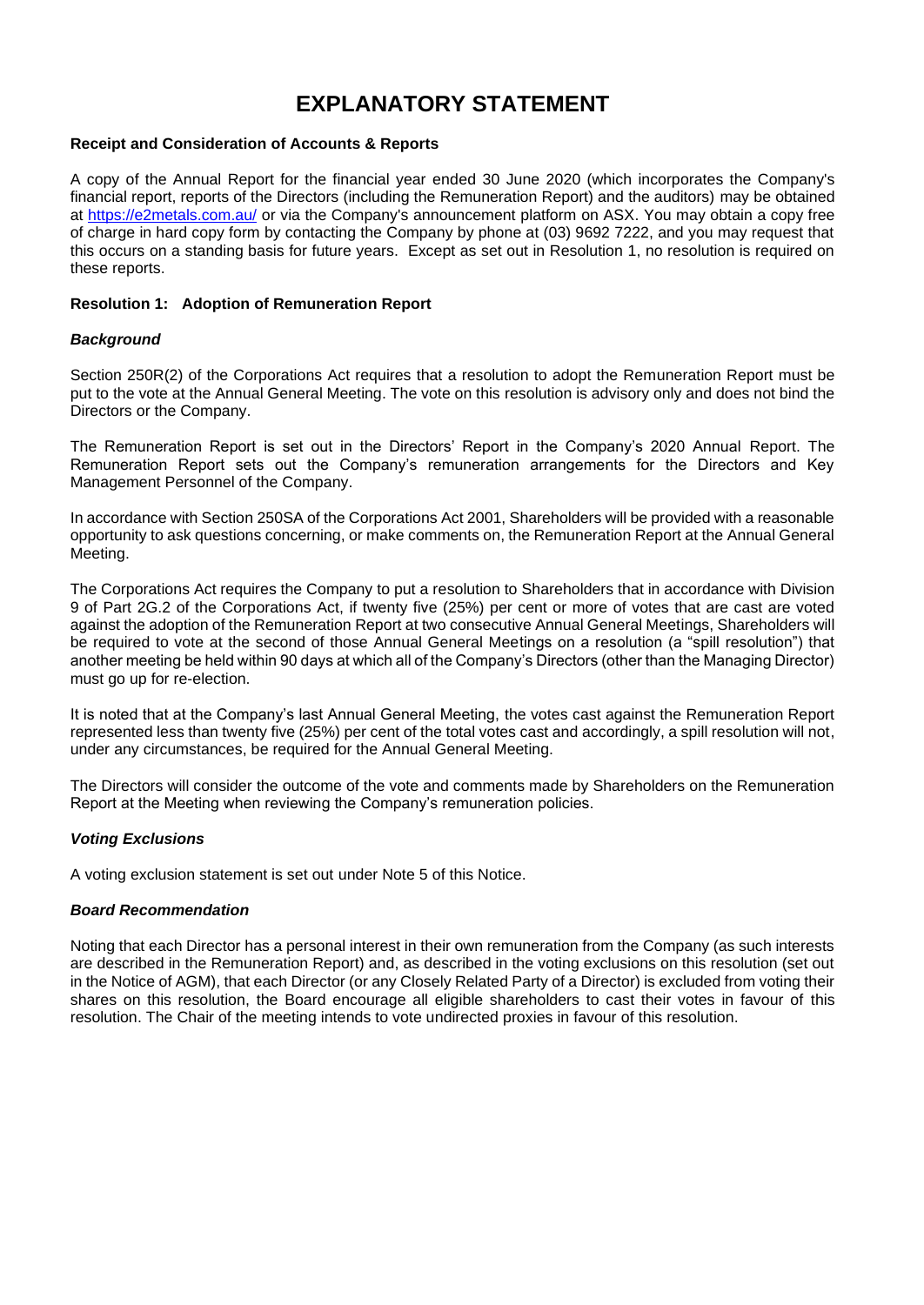## **Resolution 2: Re-Election of Ms Melanie Leydin as a Director of the Company**

## *Background*

In accordance with ASX Listing Rule 14.4 and Rule 8.1 of the Company's Constitution, Directors must retire after the third AGM since they were last elected. Further, in accordance with the Company's Constitution, at the close of each AGM one-third of the Directors (excluding the Managing Director), or if their number is not a multiple of three, then the number nearest to but not more than one-third of the Directors, must retire. The Directors to retire by rotation at the AGM are those Directors who have been longest in office since their last election. Ms Melanie Leydin being eligible, offers herself for re-election.

Melanie Leydin holds a Bachelor of Business majoring in Accounting and Corporate Law. She is a member of the Institute of Chartered Accountants, Fellow of the Governance Institute of Australia and is a Registered Company Auditor. She graduated from Swinburne University in 1997, became a Chartered Accountant in 1999 and since February 2000 has been the principal of Leydin Freyer. The practice provides outsourced company secretarial and accounting services to public and private companies across a host of industries including but not limited to the Resources, technology, bioscience, biotechnology, and health sectors.

Melanie has over 25 years' experience in the accounting profession and over 15 years as a Company Secretary. She has extensive experience in relation to public company responsibilities, including ASX and ASIC compliance, control and implementation of corporate governance, statutory financial reporting, reorganisation of Companies and shareholder relations.

## *Voting Exclusions*

There are no voting exclusions on this resolution.

## *Board Recommendation*

The Board (with Ms Leydin abstaining) recommends that Shareholders vote in favour of this resolution. The Chair of the Meeting intends to vote undirected proxies in favour of Ms Leydin's re-election.

## **Resolution 3: Ratification of Prior Issue of Shares**

#### *Background*

The Company is seeking Shareholder approval pursuant to ASX Listing Rule 7.4 to ratify the issue of 13,780,467 fully paid ordinary shares at an issue price of \$0.125 (12.50 cents) (**Share**) per share to professional and sophisticated investors.

Out of the 22,000,000 Shares which were issued, 13,780,467 Shares were issued without shareholder approval under the Company's 15% placement capacity pursuant to ASX Listing Rule 7.1 and 8,219,533 Shares were issued in accordance with Resolution 1.2 of the ASX Class Waiver Decision dated 31 March 2020 which allowed entities to temporarily uplift the 15% placement capacity under ASX Listing Rule 7.1 to 25%.

#### *ASX Listing Rules*

ASX Listing Rules 7.1 allows the Company to issue new securities up to 15% of the existing capital of the Company in any 12-month period without the prior approval of Shareholders, unless one of the exceptions in ASX Listing Rule 7.2 applies. The issue of the Shares was within the Company's available placement capacity under ASX Listing Rule 7.1.

Under ASX Listing Rule 7.4 an issue of securities will be treated as having been made with the approval of shareholders for the purposes of ASX Listing Rule 7.1 if the issue did not breach ASX Listing Rule 7.1 at the time and shareholders subsequently approve it. The issue of the Shares was within the Company's ASX Listing Rule 7.1 placement capacity and the Company now seeks Shareholder ratification of the issue pursuant to ASX Listing Rule 7.4 so as to refresh its capacity to make further issues without shareholder approval under Listing Rule 7.1

If this resolution is approved, the prior issue of Shares may be treated by the Company as having been made with Shareholder approval under ASX Listing Rule 7.1. The Company will therefore have the flexibility, if required, to issue additional equity securities without the Shares counting towards the 15% threshold for the purposes of ASX Listing Rule 7.1.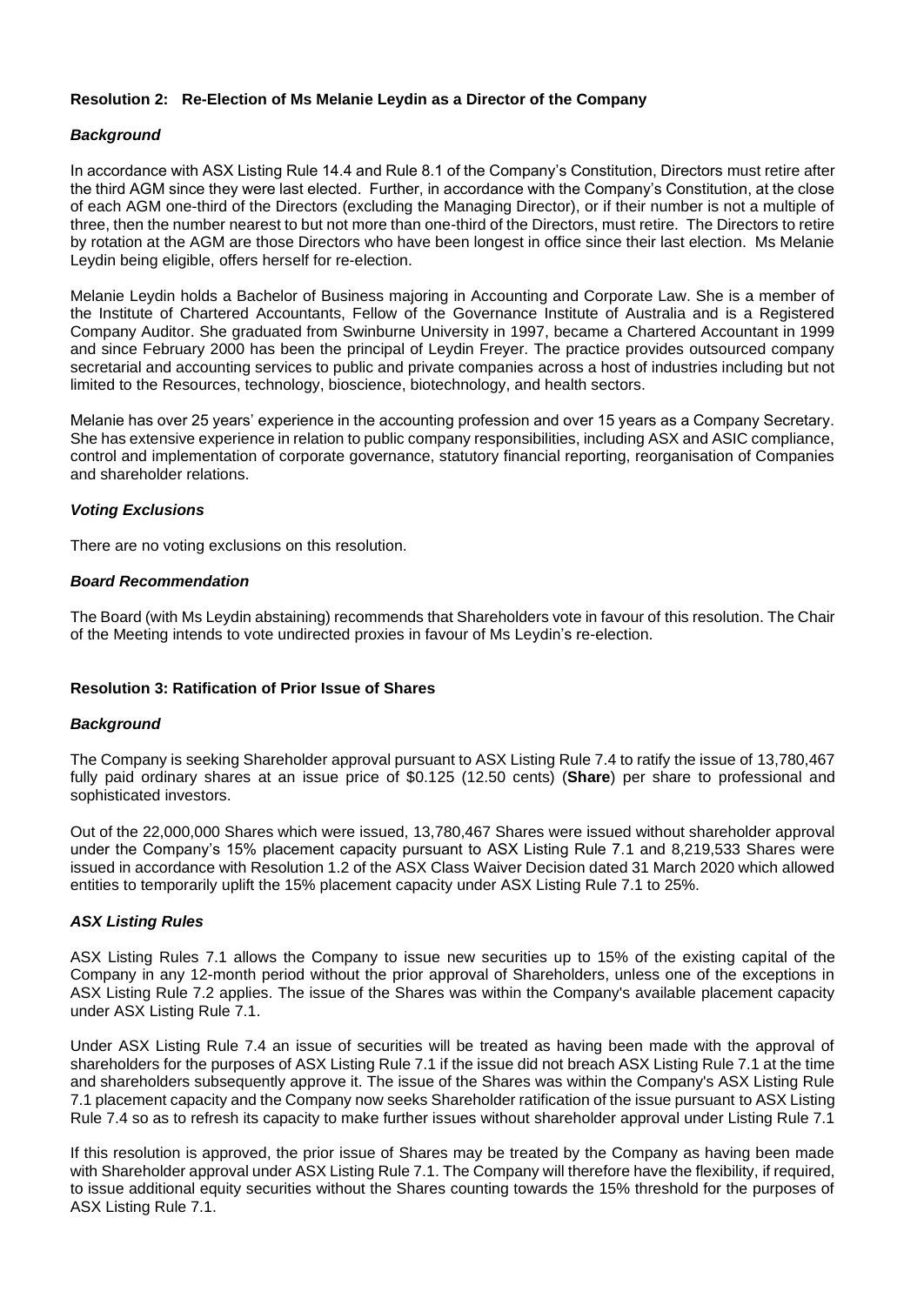If this resolution is not approved, the prior issue of Shares will not be treated by the Company as having been made with Shareholder approval under ASX Listing Rules 7.1. The Company will therefore have the Shares as counting towards the 15% threshold for the purposes of ASX Listing Rule 7.1. This will limit the Company's placement capacity under the Listing Rule 7.1.

ASX Listing Rule 7.5 requires that the following information be provided to Shareholders for the purpose of obtaining Shareholder approval pursuant to ASX Listing Rule 7.4:

- Name of professional & sophisticated investors **Shares issued as part of Placement** Always Holdings Pty Ltd <Buhagiar Super Fund> 350,000 Mr Andrew Nelson 350,000 Instant Expert Pty Ltd 4,000,000 Capri Trading Pty Limited <Capri Family A/C> 8,000,000 CCF No. 1 Pty Ltd 1,200,000 **Ceres Capital Pty Ltd** 800,000 DAEL Investments (SA) Pty Ltd 1,196,000 Mr Eric Charles Rae 350,000 and 350,000 and 350,000 and 350,000 and 350,000 and 350,000 and 350,000 and 350,000 and 350,000 and 350,000 and 350,000 and 350,000 and 350,000 and 350,000 and 350,000 and 350,000 and 350,000 an Gyrobase Pty Ltd <Gyrobase Super Fund A/C>  $\qquad \qquad$  350,000 Intuit Corporation Pty Ltd 350,000 Larfrae Pty Ltd <Larfrae Super Fund A/C> 350,000 Loktor Holdings Pty Ltd ATF <Tay Bird Trust> 350,000 Lotaka Pty Ltd 600,000 Markota Pty Ltd <Separovic Super Fund> 250,000 Melcraig Superannuation Pty Ltd ATF <Melcraig Superannuation Fund> 804,000 Olivers Hill Pty Ltd <Olivers Hill Super Fund A/C> 1,600,000 Puresteel Holdings Pty Ltd <ATF Rattigan Super Fund A/C> 350,000 Mr Stacy Hubert Carter 350,000 Wicks Group Superannuation Pty Ltd <ATF Wicks Group Superannuation Fund> 400,000 22,000,000
- (a) the Shares were issued to professional and sophisticated investors, list of which is provided hereunder:

- (b) the total number of fully paid ordinary shares in the Company that were issued was 22,000,000, with shareholder approval being sought to approve and ratify the issue of 13,780,467 Shares.
- (c) the Shares were issued at an issue price of \$0.125 (12.50 cents) per Share.
- (d) the Shares rank equally in all respects with the existing Shares on issue in the Company.
- (e) the Shares were issued on 4 June 2020.
- (f) the funds raised from the issue of the Shares will be used to strengthen the Company's balance sheet and provide important funding to accelerate drilling at the Conserrat gold and silver discovery, located in the Santa Cruz province of Argentina.

#### *Voting Exclusions*

A voting exclusion statement is set out under Note 5 of this Notice.

#### *Board Recommendation*

The Board recommends that shareholders vote in favour of this resolution to ratify the prior issue of 13,780,467 Shares as described above. The Chair of the meeting intends to vote undirected proxies in favour of this resolution.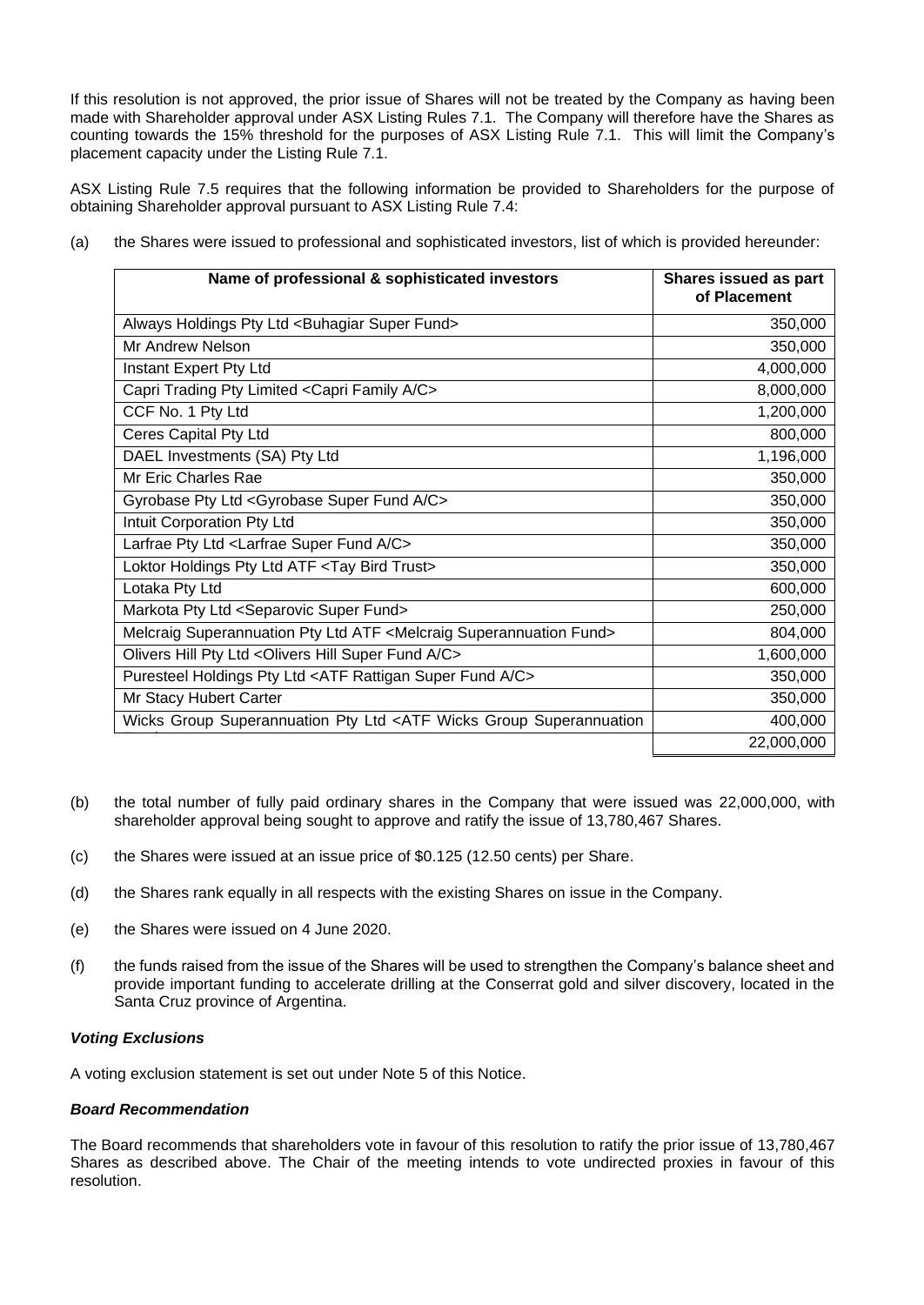## **Resolution 4: Renewal of Proportional Takeover Bid Provision in the Constitution**

## *Background*

Rule 6 of the Company's Constitution contains provisions dealing with shareholder approval requirements if there was to be any proportional takeover bids for the Company's securities (Proportional Bid Provisions).

A "proportional takeover bid" means an off-market bid for a specified proportion of the Company's securities held by each shareholder in a class for which a takeover bid has been made. It is not a bid for all securities held by all members of that class, only part of the securities each holds.

Part 6.5 Subdivision 5C of the Corporations Act provides that these Proportional Bid Provisions cease to apply at the end of 3 years from their adoption (or last renewal), but that they may be renewed by special resolution of the Company's shareholders. The Proportional Takeover Bid Provision was last renewed at the Company's Annual General Meeting of 30 November 2017. The Board believes it is appropriate that the Proportional Bid Provisions of the Company's Constitution (Rule 6) be renewed.

In seeking approval for the renewal of the Proportional Bid Provisions, the Corporations Act requires the below information to be provided to its shareholders.

This resolution is a special resolution and therefore requires approval of 75% of the votes cast by Shareholders present and eligible to vote at this Meeting (in person, by proxy, by attorney or, in the case of a corporate Shareholder, by a corporate representative).

## *Effect of provisions proposed to be renewed*

Rule 6 of the Constitution provides that the Company is prohibited from registering any transfer of securities giving effect to a contract of sale pursuant to a proportional takeover bid unless and until after the proposed transfer has been approved by the Company's shareholders at a general meeting (Approving Resolution). The person making the offer for the securities (Offeror) (and their associates) cannot vote on the Approving Resolution and the Approving Resolution requires the approval of more than 50% of members who are entitled to vote at that meeting.

Rule 6 also provides that:

- (a) A prescribed resolution is to be taken to have been passed if the proportion that the number of votes in favour of the resolution bears to the total number of votes on the resolution is greater than one half, and otherwise is to be taken to have been rejected.
- (b) If a prescribed resolution to approve a proportional takeover scheme has not been voted on in accordance with Rule 6.3 before the relevant day, a prescribed resolution to approve the proportional takeover scheme will be taken to have been passed in accordance with Rule 6.3 on the relevant day.

## *Reason for the resolution*

Rule 6 of the Constitution is required to be renewed as nearly 3 years have passed since the last renewal of the Constitution. Section 648(G)(1) of the Corporations Act provides that Proportional Bid Provisions such as provided in Rule 6 cease to apply at the end of 3 years from their adoption (or their last renewal). Section 648(G)(4) enables the Company's shareholders to approve a renewal of Proportional Bid Provisions.

The Directors believe that the members should continue to have the choice of considering whether to accept a bid for what might become control of the Company without the members having the opportunity to dispose of all of their securities (rather than just some of their securities, as would be the case under a proportional takeover bid). To preserve this choice, Rule 6 needs to be renewed. If Rule 6 is renewed and any proportional takeover bid (if any) is subsequently approved by shareholders, each shareholder will still have the right to make a separate decision whether that member wishes to accept the (proportional takeover) bid for their own securities.

#### *Awareness of current acquisition proposals*

As at the date of these Explanatory Notes, none of the Directors are aware of any proposal for any person to acquire (or increase the extent of) a substantial interest in the Company from its current level.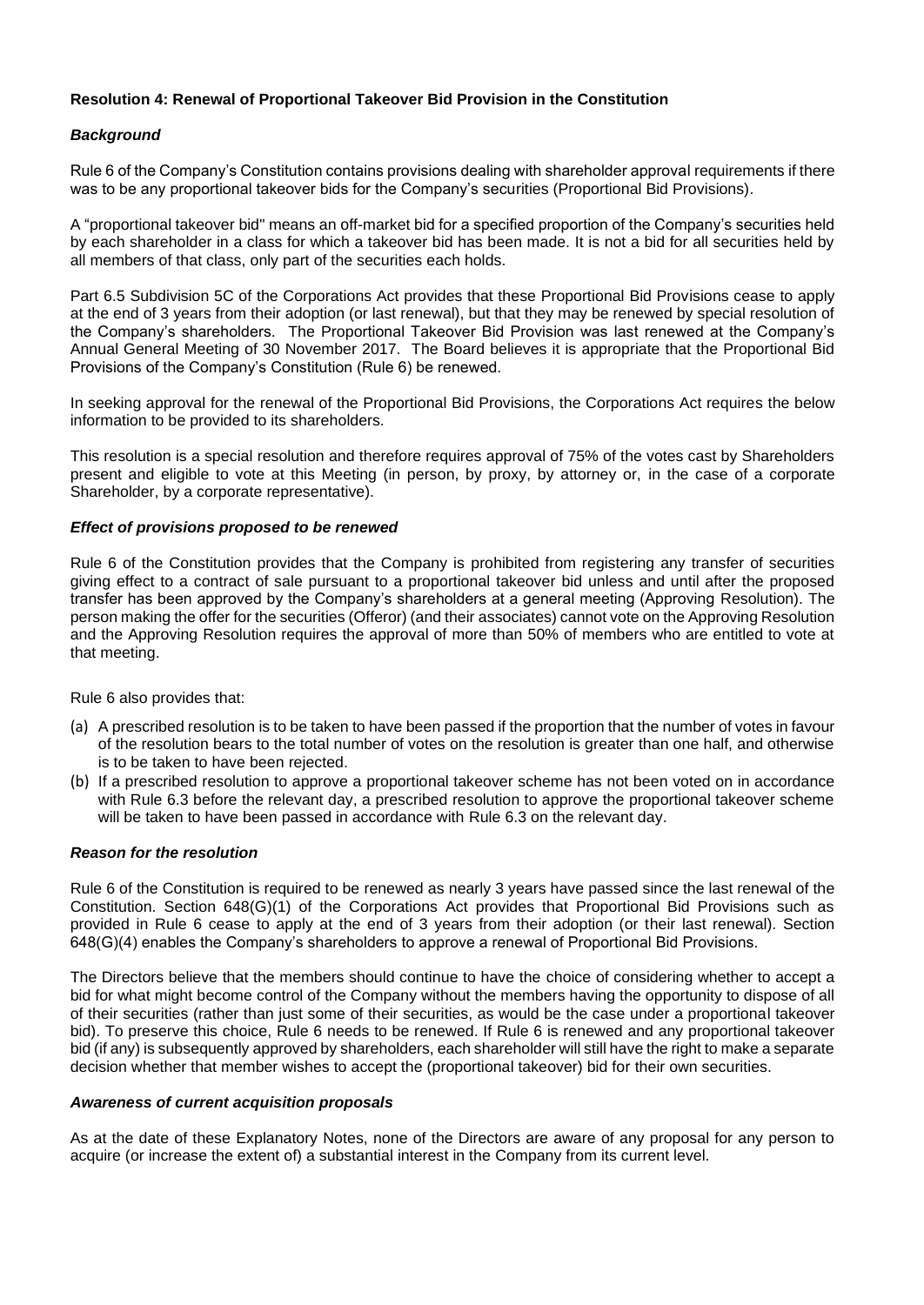## *Advantages and disadvantages of the Proportional Bid Provisions since last renewed*

As there have been no takeover bids made for any of the securities in the Company since the last renewal of the Proportional Bid Provisions, there has been no application of Rule 6. It may be argued that the potential advantages and disadvantages described below have also applied for the period since the adoption of Rule 6.

#### *Potential advantages and disadvantages of the proposed resolution for both directors and shareholders*

An advantage to the directors of renewing the Proportional Bid Provisions is that the Board will be able to assess the member's acceptance or otherwise of a proportional takeover bid should one be made.

As stated above, renewing Rule 6 provides the members with the choice of considering whether to accept a bid for what might become control of the Company without the members having the opportunity to dispose of all of their securities (rather than just some of their securities, as would be the case under a proportional takeover bid). If Rule 6 is not renewed, members will not have this opportunity.

On the other hand, it may be argued that the renewal of Rule 6 may make proportional takeover bids more difficult to succeed and therefore effectively discourage proportional takeover bids being made and reduce the freedom for members to sell some of their securities.

#### *Voting Exclusions*

There are no voting exclusions on this resolution.

#### *Board Recommendation*

Balancing the above advantages and disadvantages, the Board is of the view that the advantages of renewing the Proportional Bid Provisions outweigh any disadvantages and unanimously recommend the renewal. Accordingly, Shareholder approval is sought pursuant to this resolution. The Chair of the meeting intends to vote undirected proxies in favour of this resolution.

#### **Resolution 5: Approval of amendments to the Constitution**

#### *Background*

As part of its regular review of its operations to streamline administration, minimise costs and incorporate recent regulatory updates, the Company proposes to amend the Constitution as set out below.

The amendments are proposed in order to bring the provisions of the Constitution in line with recent technological updates and will assist the Company to streamline communications with shareholders as well as utilise various electronic platforms and tools to hold and conduct shareholder meetings.

Section 136(2) of the Corporations Act states that a company may "modify or repeal its constitution, or provision of its constitution, by special resolution". Accordingly, this resolution is proposed as a special resolution.

#### *Proposed Amendments*

The Company seeks shareholder approval for the purpose of section 136(2) of the Corporations Act, and for all other purposes, to insert the following clauses in the Constitution:

#### *(a) Inclusion of the following definition under rule 1.1*

**Instantaneous Communication Device** means a telephone, television or any other audio or visual device which permits instantaneous communication.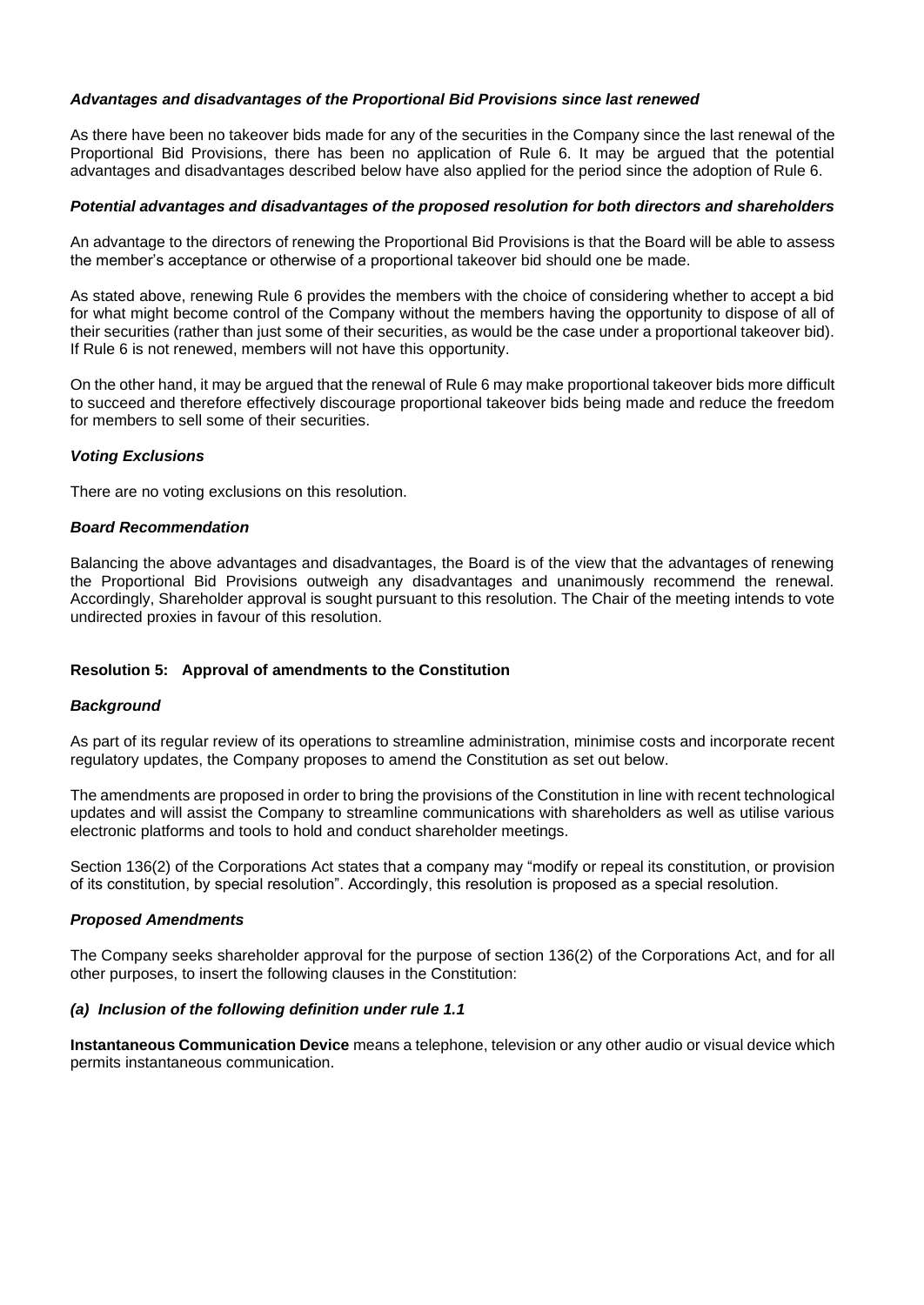## *(b) Inclusion of the following clause under rule 7.4*

## *Quorum at general meetings*

- (d) If a general meeting is held by an instantaneous communication device, including by way of virtual or hybrid meeting, which, by itself or in conjunction with other arrangements:
	- (i) gives the general body of members participating by instantaneous communication device a reasonable opportunity to participate in proceedings of the general meeting;
	- (ii) enables the members participating by instantaneous communication device to vote on a show of hands or on a poll;

a member is taken to be present at the general meeting and entitled to exercise all rights as if he or she was present at the main place.

- (e) If, before or during the general meeting, any technical difficulty occurs where one or more of the matters set out in rule 7.4(d) is not satisfied, the Chair of the meeting may:
	- (i) adjourn the general meeting until the difficulty is remedied; or
	- (ii) continue to hold the general meeting (and any other members participating under rule 7.4(d)) and transact business, and no member may object to the general meeting being held or continuing.
- (f) Noting in rules 7.4(d) and 7.4(e) are to be taken to limit the powers conferred on the Chair of the general meeting by law.

## *(c) Rule 7.1(a) and (b) be deleted in their entirety and replaced by the following:*

## *Calling general meetings*

- (a) A general meeting may be held by an instantaneous communication device, including by way of virtual or hybrid meeting, provided that it gives the members as a whole a reasonable opportunity to participate.
- (b) The directors may, whenever they think fit, convene a general meeting in accordance with this rule 7.1 and the requirements of the Corporations Act. If there are no Directors for the time being, a Secretary may convene a general meeting of Shareholders for the purpose of enabling the election of Directors but for no other purpose.

## *(d) Rule 14.1 to be deleted in its entirety and replaced by the following:*

#### *Notices by the company to members*

- (a) A notice may be given by the company to a member by:
	- 1. serving it on the member personally;
	- 2. sending it by post to the member's address in the register of members or an alternative address nominated by the member;
	- 3. unless the member has requested otherwise, sending the notice (and any accompanying material) to an electronic address the member has supplied to the company for the giving of notices or by other electronic means determined by the board acting reasonably and previously notified to members.
	- 4. unless the member has requested otherwise, sending to:
		- (i) an electronic address the member has supplied to the company for the giving of notices, a URL from which the notice and accompanying documents can be viewed or downloaded; or
		- (ii) sending, to the member's address in the register of members or an alternative address nominated by the member, a letter or postcard setting out a URL from which the notice and accompanying documents can be viewed or downloaded.

For the purposes of this clause, the fact that a member has supplied an electronic address for the giving of notices does not require the company to give any notice to that person by electronic means.

(b) A notice may be given by the company to the joint holders of a share by giving the notice in a manner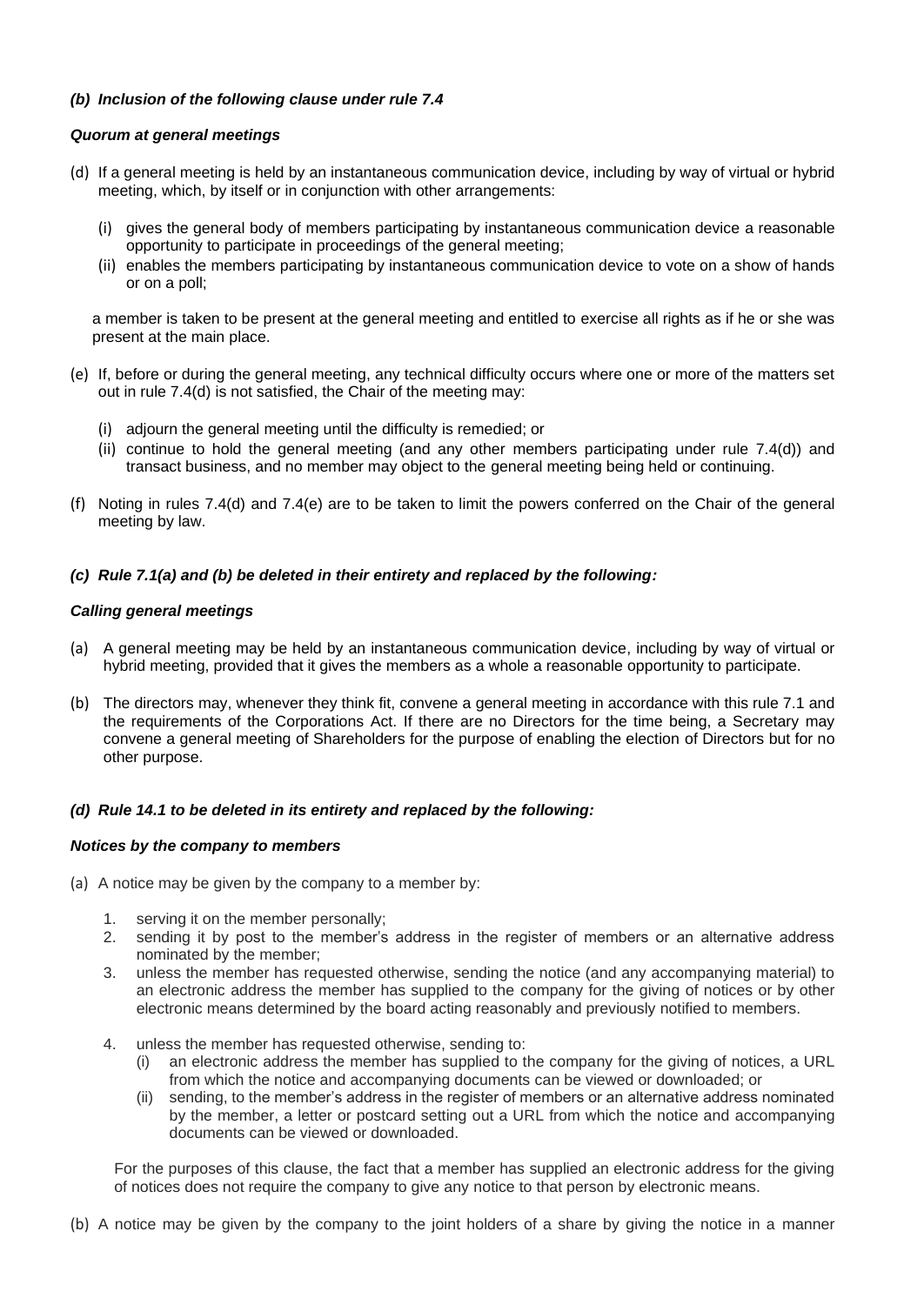authorised by rule 14.1(a) to the joint holder first named in the register of members in respect of the share.

### (c) Where:

- 1. a member does not have a registered address; or
- 2. the company has reasonable grounds to believe that a member is not known at the member's registered address (including where the company has made enquiry at the registered address as to the member's whereabouts, and receives no response or a response indicating that the member's whereabouts are unknown)

the Company may give any notice to that member by exhibiting the notice at the registered officer of the Company or publishing the notice on the company's page of the ASX Market Announcements Platform for at least 48 hours.

- (d) A notice may be given by the Company to a person entitled to a share as a result of a transmission event in any manner authorised by rule 14.1(a) addressed to the name or title of the person,
	- 1. to such address or electronic address supplied to the company for the giving of notices; or
	- 2. if no address or electronic address has been supplied, at or to the address or electronic address to which the notice might have been sent if the relevant transmission event had not occurred.
- (e) Any person who, because of a transfer of shares, becomes entitled to any shares registered in the name of a member is bound by every notice which, before that person's name and address is entered in the register of members in respect of those shares, is given to the member in accordance with this rule 14.1.
- (f) A signature to any notice given by the company to a member under this rule 14.1 may be in writing or a facsimile printed or affixed by some mechanical or other means.
- (g) A certificate signed by a director or secretary of the company to the effect that a notice has been given in accordance with this constitution is conclusive evidence of that fact.

## *(e) Rule 14.5 to be deleted in its entirety and replaced by the following:*

## *Time of service*

- (a) A notice to a person by the Company is taken to be to be effected:
	- 1. if it is delivered personally on that day;
	- 2. if it is sent by post on the date after the date of its posting;
	- 3. if it is sent by electronic means on the date after the date is sent;
	- 4. if it is made available on the Company's website and / or the ASX Market Announcements Platform on the date the notice becomes available for viewing and downloading by a member of the public;
	- 5. if it is given by a manner authorised under rule  $14.1(a)(4)$  on the date nominated by the Company (acting reasonably) in the notice.
- (b) Where the Company gives a notice under rule 14.1(d) by exhibiting it at the registered office of the Company, service of notice is to be taken to be effected when the notice was first so exhibited.

#### *Voting Exclusions*

There are no voting exclusions on this resolution.

### *Board Recommendation*

The Board recommends that shareholders vote in favour of this resolution. The Chair of the meeting intends to vote undirected proxies in favour of this resolution.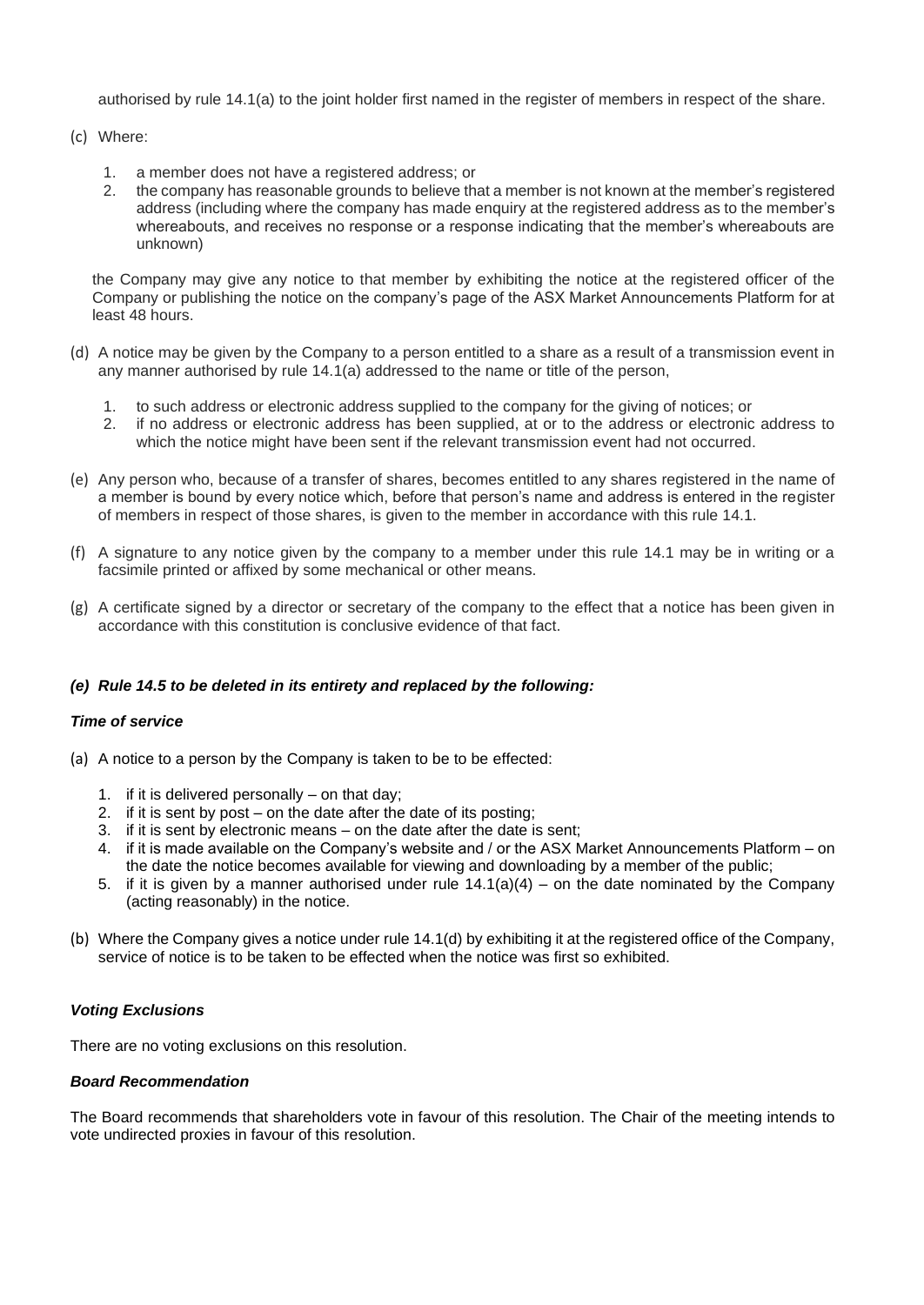## **Resolution 6: Approval of 10% Placement Facility**

## *Background*

Listing Rule 7.1A enables eligible entities to issue Equity Securities up to 10% of its issued share capital through placements over a 12-month period after the Annual General Meeting ("**10% Placement Facility**"). The 10% Placement Facility is in addition to the Company's 15% placement capacity under Listing Rule 7.1.

An eligible entity for the purposes of Listing Rule 7.1A is an entity that is not included in the S&P/ASX 300 Index and has a market capitalisation of \$300 million or less. The Company is an eligible entity.

The Company is seeking shareholder approval by way of a special resolution to have the ability, if required, to issue Equity Securities under the 10% Placement Facility. The effect of this resolution will be to allow the Directors to issue Equity Securities under Listing Rule 7.1A during the 10% Placement Period (as described below) without using the Company's 15% placement capacity under Listing Rule 7.1.

If Shareholders approve this resolution, the number of Equity Securities permitted to be issued under the 10% Placement Facility will be determined in accordance with the formula prescribed in Listing Rule 7.1A.2 (see below).

This resolution is a special resolution and therefore requires approval of 75% of the votes cast by Shareholders present and eligible to vote at this Meeting (in person, by proxy, by attorney or, in the case of a corporate Shareholder, by a corporate representative).

## **Description of Listing Rule 7.1A**

## *(a) Shareholder approval*

The ability to issue Equity Securities under the 10% Placement Facility is subject to shareholder approval by way of a special resolution at an Annual General Meeting. This means it requires approval of 75% of the votes cast by shareholders present and eligible to vote (in person, by proxy, by attorney or, in the case of a corporate shareholder, by a corporate representative).

## *(b) Equity Securities*

Any Equity Securities issued under the 10% Placement Facility must be in the same class as an existing quoted class of Equity Securities of the Company.

The Company, as at the date of the Notice, has on issue three classes of Equity Securities, quoted Fully Paid Ordinary Shares, Unquoted Performance Rights, and Unquoted Options.

#### *(c) Formula for calculating 10% Placement Facility*

Listing Rule 7.1A.2 provides that eligible entities which have obtained shareholder approval at an Annual General Meeting may issue or agree to issue, during the 12 month period after the date of the Annual General Meeting, a number of Equity Securities calculated in accordance with the following formula:

## **(A x D)–E**

- **A** is the number of shares on issue at the commencement of the "relevant period" (which, for the Company, is the 12 month period immediately preceding the date of the issue or agreement):
	- (A) plus the number of fully paid shares issued in the relevant period under an exception in Listing Rule 7.2, other than exception 9, 16 or 17;
	- (B) plus the number of fully paid shares issued in the relevant period on the conversion of convertible securities within rule 7.2 exception 9 where:
		- (i) the convertible securities were issued or agreed to be issued before the commencement of the relevant period; or
		- (ii) the issue of, or agreement to issue, the convertible securities was approved, or taken under the Listing Rules to have been approved, under rule 7.1 or rule 7.4;
	- (C) plus the number of fully paid shares issued in the relevant period under an agreement to issue securities within rule 7.2 exception 16 where: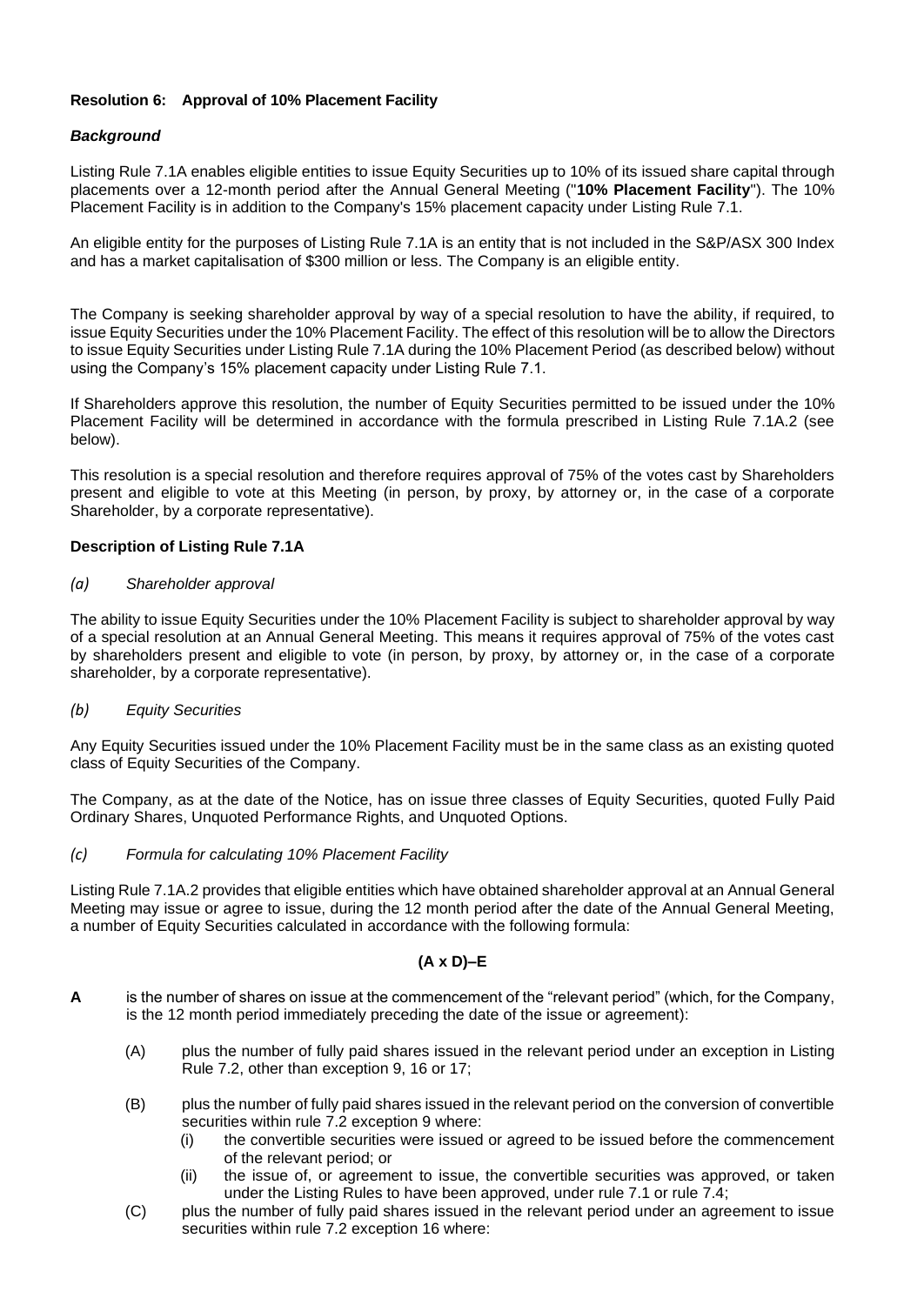- (i) the agreement was entered into before the commencement of the relevant period; or
- (ii) the agreement or issue was approved, or taken under the Listing Rules to have been approved, under rule 7.1 or rule 7.4;
- (D) plus the number of fully paid shares issued in the relevant period with approval of holders of shares under Listing Rules 7.1 or 7.4.;
- (E) plus the number of partly paid shares that became fully paid in the relevant period;
- (F) less the number of fully paid shares cancelled in the relevant period.

Note that A has the same meaning in Listing Rule 7.1 when calculating an entity's 15% placement capacity.

- **D** is 10%
- **E** is the number of Equity Securities issued or agreed to be issued under Listing Rule 7.1A.2 in the relevant period where the issue or agreement has not been subsequently approved by shareholders under Listing Rule 7.4.
- *(d) Listing Rule 7.1 and Listing Rule 7.1A*

The ability of an entity to issue Equity Securities under Listing Rule 7.1A is in addition to the entity's 15% placement capacity under Listing Rule 7.1.

The actual number of Equity Securities that the Company will have capacity to issue under Listing Rule 7.1A will be calculated at the date of issue of the Equity Securities in accordance with the formula prescribed in Listing Rule 7.1A.2

### *(e) Nature of consideration for issue and Minimum Issue Price*

The Equity Securities issued under Listing Rule 7.1A must be issued for a cash consideration per security which must be not less than 75% of the VWAP of Equity Securities in the same class calculated over the 15 trading days on which trades in that class were recorded immediately before:

- (i) the date on which the price at which the Equity Securities are to be issued is agreed by the Company and the recipient of the securities; or
- (ii) if the Equity Securities are not issued within 10 trading days of the date in paragraph (i) above, the date on which the Equity Securities are issued.

#### *(f) 10% Placement Period*

Shareholder approval of the 10% Placement Facility under Listing Rule 7.1A is valid from the date of the Annual General Meeting at which the approval is obtained and expires on the first to occur of the following:

- (i) the date that is 12 months after the date of the Annual General Meeting at which the approval is obtained;
- (ii) the time and date of the Company's next annual general meeting;
- (iii) the time and date of the approval by shareholders of a transaction under Listing Rules 11.1.2 (a significant change to the nature or scale of activities) or 11.2 (disposal of main undertaking).

## (**10% Placement Period**).

#### **Specific information required by Listing Rule 7.3A**

Pursuant to and in accordance with Listing Rule 7.3A, information is provided in relation to the approval of the 10% Placement Facility as follows:

- (a) The period for which the Shareholder approval of the 10% Placement Facility under Listing Rule 7.1A commences on the date of the Annual General Meeting at which the approval is obtained, being 16 November 2020, and expires on the first to occur of the following:
	- (i) the date that is 12 months after the date of the Annual General Meeting at which the approval is obtained, being 16 November 2021;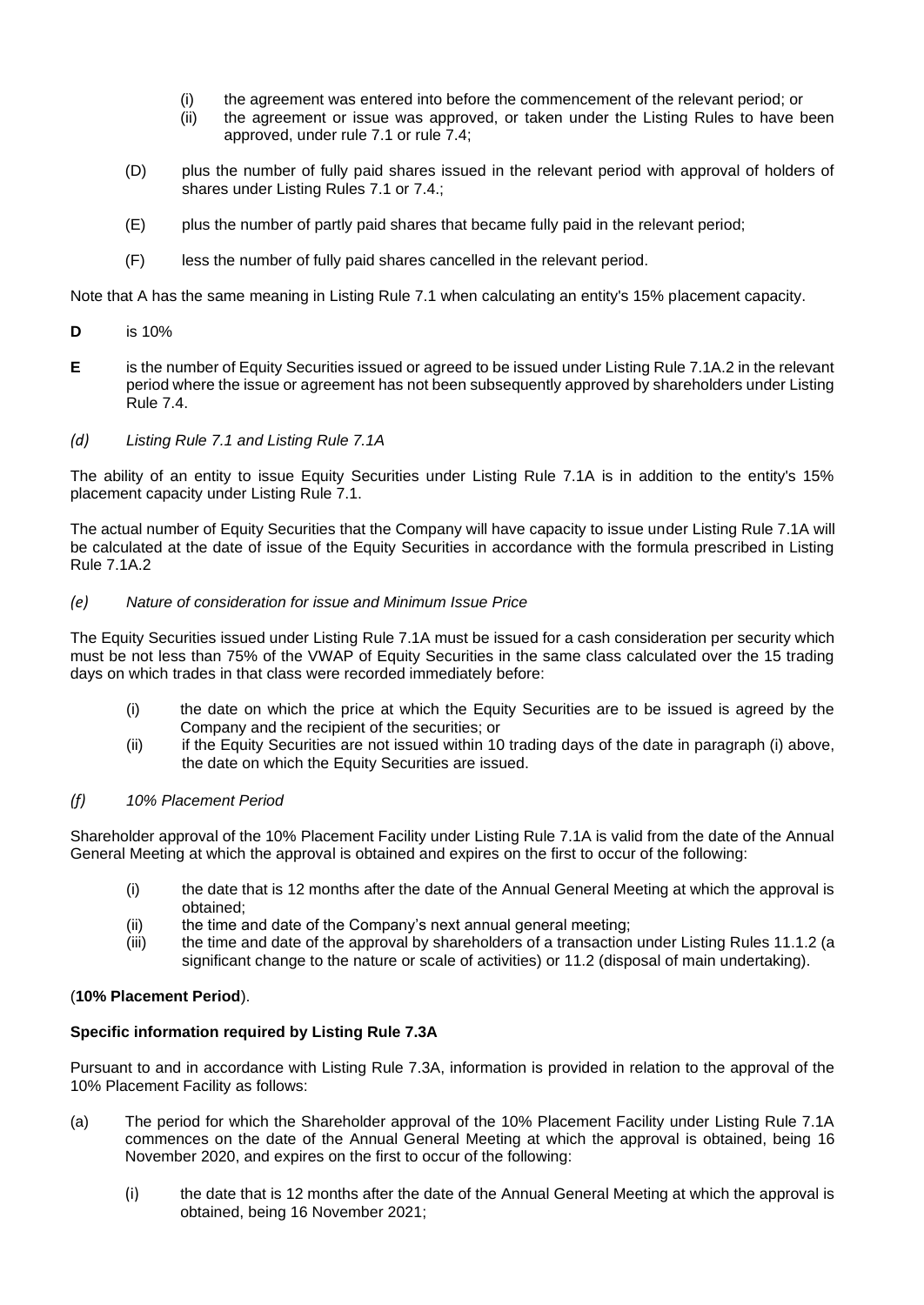- (ii) the time and date of the Company's next annual general meeting;
- (iii) the time and date of the approval by shareholders of a transaction under Listing Rules 11.1.2 (a significant change to the nature or scale of activities) or 11.2 (disposal of main undertaking).
- (b) The Equity Securities will be issued at an issue price of not less than 75% of the VWAP for the Company's Equity Securities in the same class calculated over the 15 trading days on which trades in that class were recorded immediately before:
	- (i) the date on which the price at which the Equity Securities are to be issued is agreed by the Company and the recipient of the securities; or
	- (ii) if the Equity Securities are not issued within 10 trading days of the date in paragraph (i) above, the date on which the Equity Securities are issued.
- (c) The purposes for which the funds raised (cash consideration only) by an issue of Equity Securities under rule 7.1A.2 may be used by the Company include:
	- (i) consideration for the acquisition(s) of the new assets and investments, including the expenses associated with such acquisition(s); and
	- (ii) continued expenditure on the Company's current business and/or general working capital.
- (d) If this resolution is approved by Shareholders and the Company issues Equity Securities under the 10% Placement Facility, the existing Shareholders' voting power in the Company will be diluted as shown in the below table. Shareholders may also be exposed to economic risk and voting dilution, including the following:
	- (i) the market price for the Company's Equity Securities may be significantly lower on the date of the issue of the Equity Securities than on the date of the Annual General Meeting; and
	- (ii) the Equity Securities may be issued at a price that is at a discount to the market price for the Company's Equity Securities on the issue date.

which may have an effect on the amount of funds raised by the issue of the Equity Securities.

The below table shows the dilution of existing Shareholders on the basis of the market price of Shares as at 30 September 2020 (**Current Share Price**) and the current number of ordinary securities for variable "A" calculated in accordance with the formula in Listing Rule 7.1A(2) as at the date of this Notice.

The table also shows:

- two examples where variable "A" has increased, by 50% and 100%. Variable "A" is based on the number of ordinary securities the Company has on issue. The number of ordinary securities on issue may increase as a result of issues of ordinary securities that do not require Shareholder approval (for example, a pro rata entitlements issue or scrip issued under a takeover offer) or future specific placements under Listing Rule 7.1 that are approved at a future Shareholders' meeting; and
- two examples of where the issue price of ordinary securities has decreased by 50% and increased by 100% as against the current market price.

|                                                              |                                  | <b>Issue Price</b>                                                 |                                                 |                                                                     |
|--------------------------------------------------------------|----------------------------------|--------------------------------------------------------------------|-------------------------------------------------|---------------------------------------------------------------------|
| Variable 'A' in Listing<br><b>Rule 7.1A.2</b>                |                                  | \$0.123<br>50% decrease in<br><b>Current Share</b><br><b>Price</b> | \$0.245<br><b>Current Share</b><br><b>Price</b> | \$0.490<br>100% increase in<br><b>Current Share</b><br><b>Price</b> |
| <b>Current Variable A</b><br>131,200,186 Shares              | 10%<br>Voting<br><b>Dilution</b> | 13,120,019<br><b>Shares</b>                                        | 13,120,019<br><b>Shares</b>                     | 13,120,019<br><b>Shares</b>                                         |
|                                                              | <b>Funds</b><br>raised           | \$1,607,202                                                        | \$3,214,405                                     | \$6,428,809                                                         |
| 50% increase in current<br>Variable A<br>196,800,279 Shares  | 10%<br>Voting<br><b>Dilution</b> | 19,680,028<br><b>Shares</b>                                        | 19,680,028<br><b>Shares</b>                     | 19,680,028<br><b>Shares</b>                                         |
|                                                              | <b>Funds</b><br>raised           | \$2,410,803                                                        | \$4,821,607                                     | \$9,643,214                                                         |
| 100% increase in current<br>Variable A<br>262,400,372 Shares | 10%<br>Voting<br><b>Dilution</b> | 26,240,037<br><b>Shares</b>                                        | 26,240,037<br><b>Shares</b>                     | 26,240,037<br><b>Shares</b>                                         |
|                                                              | <b>Funds</b><br>raised           | \$3,214,405                                                        | \$6,428,809                                     | \$12,857,618                                                        |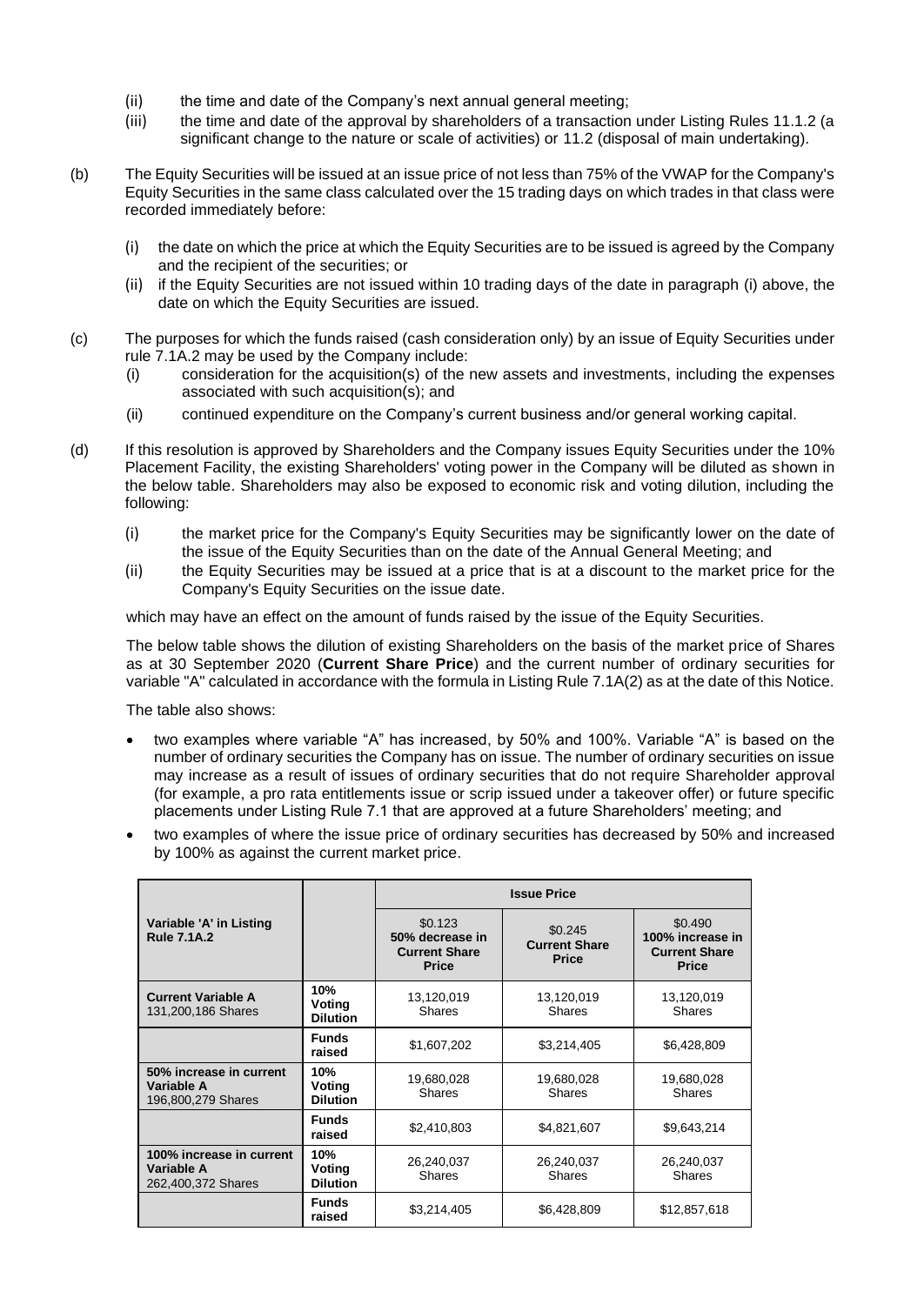The table has been prepared on the following assumptions:

- The Company issues the maximum number of Equity Securities available under the 10% Placement Facility.
- No Options (including any Options issued under the 10% Placement Facility) are exercised into Shares before the date of the issue of the Equity Securities.
- The 10% voting dilution reflects the aggregate percentage dilution against the issued share capital at the time of issue. This is why the voting dilution is shown in each example as 10%.
- The table does not show an example of dilution that may be caused to a particular Shareholder by reason of placements under the 10% Placement Facility, based on that Shareholder's holding at the date of the Annual General Meeting.
- The table shows only the effect of issues of Equity Securities under Listing Rule 7.1A, not under the 15% placement capacity under Listing Rule 7.1.
- The issue of Equity Securities under the 10% Placement Facility consists only of Shares. If the issue of Equity Securities includes Options, it is assumed that those Options are exercised into Shares for the purpose of calculating the voting dilution effect on existing Shareholders.
- The Current Share Price is \$0.245 (24.50 cents), being the closing price of the Shares on ASX on **30 September 2020**.
- (e) The Company will comply with the disclosure obligations under Listing Rule 7.1A(4) upon issue of any Equity Securities.

The Company's allocation policy is dependent on the prevailing market conditions at the time of any proposed issue pursuant to the 10% Placement Facility. The identity of the allottees of Equity Securities will be determined on a case-by-case basis having regard to relevant factors including, but not limited to, the following:

- (i) the methods of raising funds that are available to the Company, including, but not limited to, rights issues or other issues in which existing security holders can participate;
- (ii) the effect of the issue of the Equity Securities on the control of the Company;
- (iii) the financial situation and solvency of the Company; and
- (iv) advice from corporate, financial and broking advisers (if applicable).

The allottees under the 10% Placement Facility have not been determined as at the date of this Notice but may include existing substantial Shareholders, subject to compliance with Listing Rule 10.11, and/or new Shareholders who are not related parties or associates of a related party of the Company.

- (f) The Company:
	- (i) has not issued, nor agreed to issue, any Equity Securities under Rule 7.1A.2 in the 12-month period preceding the date of the Meeting; and
	- (ii) had not agreed, before the 12-month period referred to in the preceding paragraph, to issue any Equity Securities under rule 7.1A.2 where such securities remain unissued as at the date of the Meeting.

## *Voting Exclusions*

A voting exclusion statement is set out under Note 5 of this Notice.

## *Board Recommendation*

The Board unanimously recommends that Shareholders vote in favour of this resolution. The Chair of the Meeting intends to vote undirected proxies in favour of this resolution.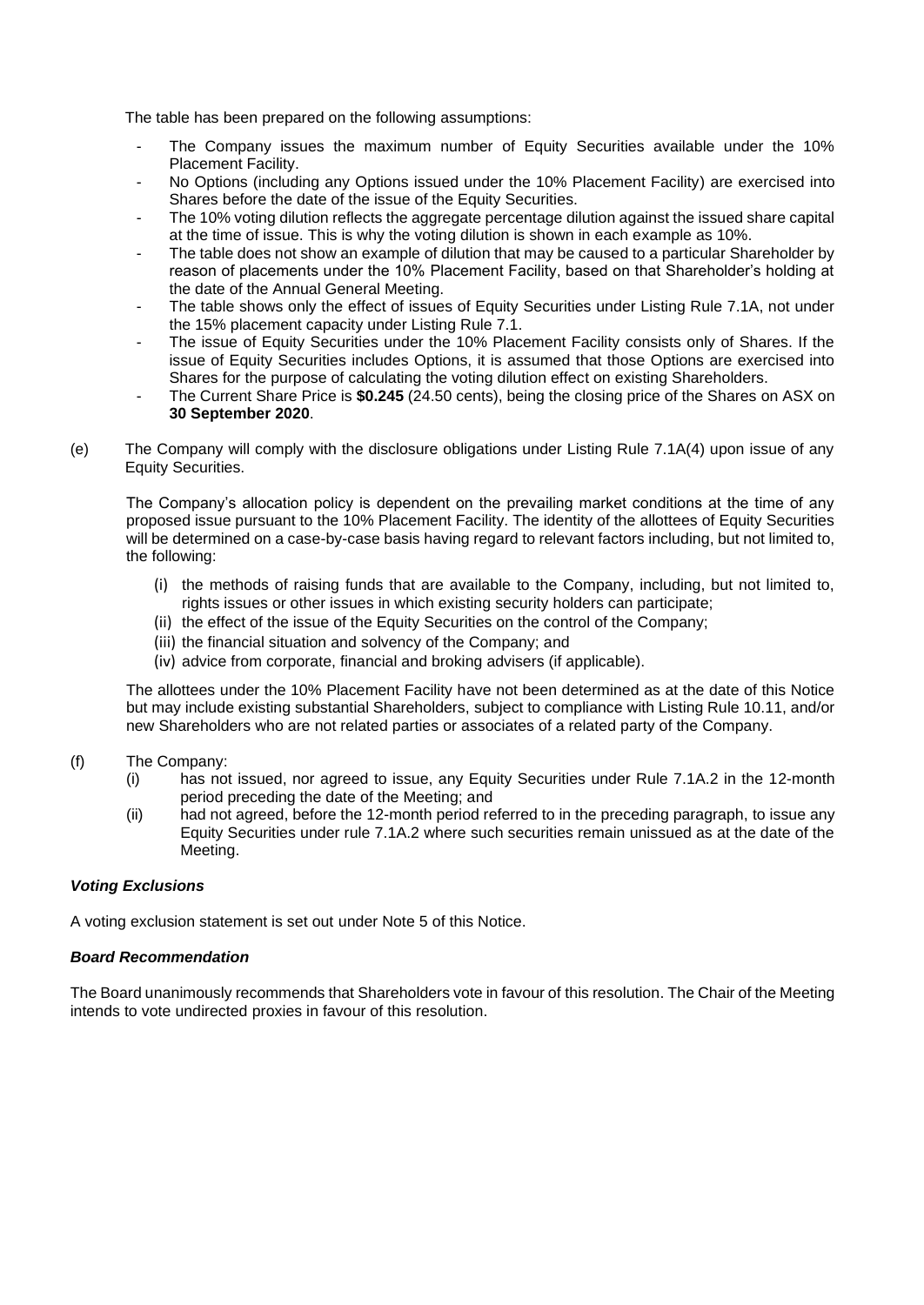## **GLOSSARY**

The following terms have the following meanings in this Explanatory Statement:

"**\$**" means Australian Dollars;

"**10% Placement Facility**" has the meaning as defined in the Explanatory Statement for Resolution 8;

"**10% Placement Period**" has the meaning as defined in the Explanatory Statement for Resolution 8;

"**Annual Report**" means the Directors' Report, the Financial Report, and Auditor's Report, in respect to the year ended 30 June 2020;

"**ASX**" means ASX Limited ABN 98 008 624 691 or the Australian Securities Exchange, as the context requires;

"**Auditor's Report**" means the auditor's report on the Financial Report;

"**AEDT**" means Australian Eastern Daylight Time.

"**Board**" means the Directors acting as the board of Directors of the Company;

"**Chair**" means the person appointed to chair the Meeting of the Company convened by the Notice;

"**Closely Related Party**" means:

- (a) a spouse or child of the member; or
- (b) has the meaning given in section 9 of the Corporations Act.

"**Company**" means E2 Metals Limited ACN 116 865 546;

"**Constitution**" means the constitution of the Company as at the date of the Meeting;

"**Corporations Act**" means the Corporations Act 2001 (Cth);

"**Director**" means a Director of the Company;

"**Directors Report**" means the annual directors' report prepared under Chapter 2M of the Corporations Act for the Company and its controlled entities;

"**Equity Security**" has the same meaning as in the Listing Rules;

"**Explanatory Statement**" means the explanatory statement which forms part of the Notice;

"**Financial Report**" means the annual financial report prepared under Chapter 2M of the Corporations Act for the Company and its controlled entities;

"**Key Management Personnel**" means persons having authority and responsibility for planning, directing and controlling the activities of the Company, directly or indirectly, including any Director (whether executive or otherwise) of the Company;

"**Listing Rules**" means the Listing Rules of the ASX;

"**Meeting**" has the meaning given in the introductory paragraph of the Notice;

"**Notice**" means this Notice of Meeting including the Explanatory Statement;

"**Proxy Form**" means the proxy form attached to the Notice;

"**Remuneration Report**" means the remuneration report which forms part of the Directors' Report of E2 Metals Limited for the financial year ended 30 June 2020 and which is set out in the 2020 Annual Report;

"**Resolution**" means a resolution referred to in the Notice;

"**Share**" means a fully paid ordinary share in the capital of the Company;

"**Shareholder**" means shareholder of the Company;

"**Share Registry**" means Link Market Services Limited (ABN 54 083 214 537);

"**Trading Day**" means a day determined by ASX to be a trading day in accordance with the Listing Rules; and

"**VWAP**" means volume weighted average price.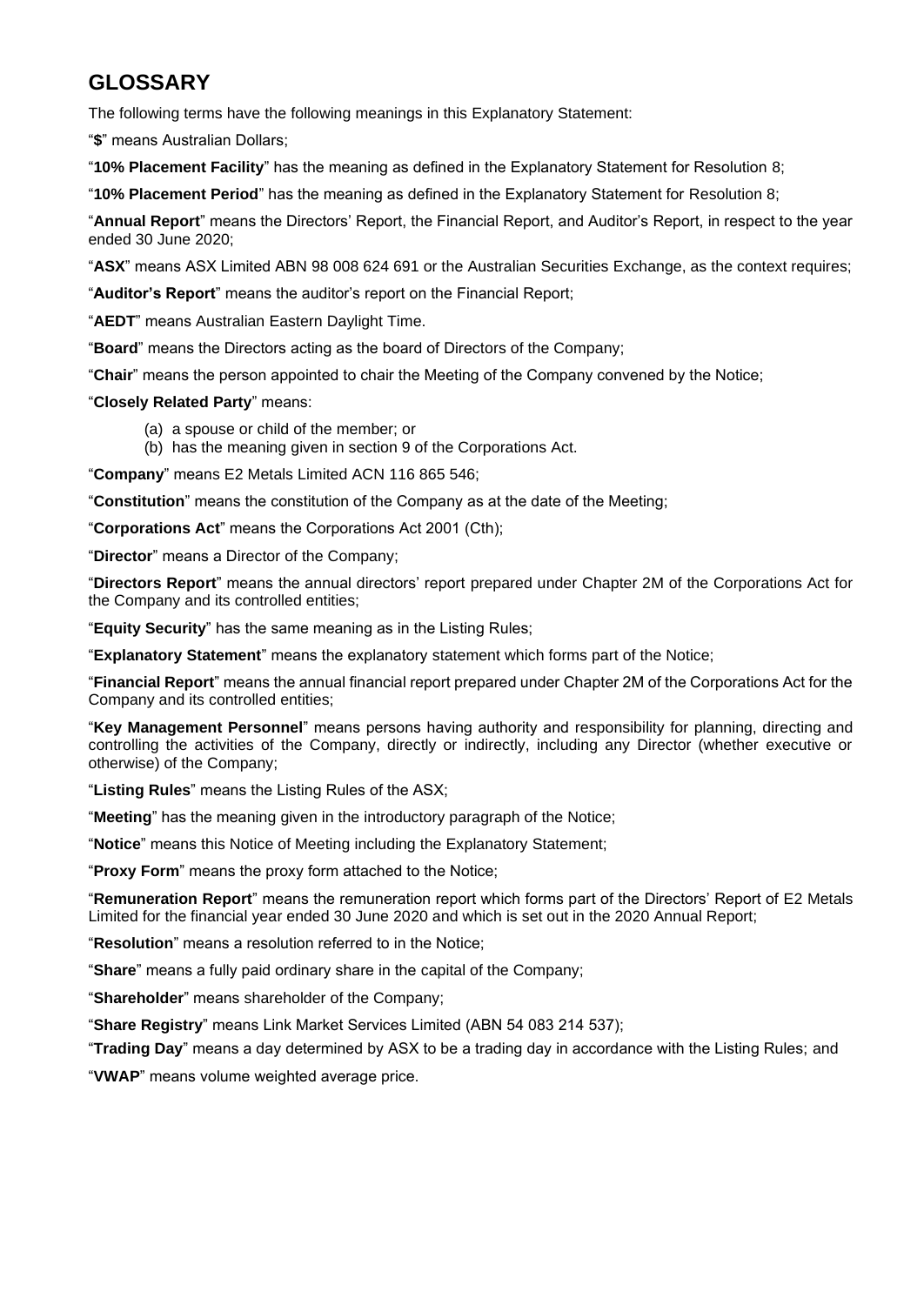

ACN 116 865 546

## LODGE YOUR VOTE ONLINE www.linkmarketservices.com.au BY MAIL E2 Metals Limited C/- Link Market Services Limited Locked Bag A14 Sydney South NSW 1235 Australia  $\overline{B}$  BY FAX +61 2 9287 0309 BY HAND Link Market Services Limited 1A Homebush Bay Drive, Rhodes NSW 2138; or Level 12, 680 George Street, Sydney NSW 2000 <sup>O</sup><br>Telephone: C1,120 Telephone: +61 1300 554 474



**X99999999999**

## PROXY FORM

I/We being a member(s) of E2 Metals Limited and entitled to attend and vote hereby appoint:

## APPOINT A PROXY

STEP 1

STEP 3

STEP 2

the Chairman of the Meeting (mark box)

OR if you are NOT appointing the Chairman of the Meeting as your proxy, please write the name of the person or body corporate you are appointing as your proxy

or failing the person or body corporate named, or if no person or body corporate is named, the Chairman of the Meeting, as my/our proxy to act on my/our behalf (including to vote in accordance with the following directions or, if no directions have been given and to the extent permitted by the law, as the proxy sees fit) at the<br>Annual General Meeting of the Company to be held at facility (the Meeting) and at any postponement or adjournment of the Meeting.

You can participate by registering your attendance online at https://us02web.zoom.us/webinar/register/WN\_GonPPsAGStaQtHUbXvWqtA, following which you will receive the dial-in details of the Meeting.

You can view and download the Notice of General Meeting and Explanatory Memorandum at the Company's website at https://e2metals.com.au/announcements/ and on the Australian Stock Exchange Announcement Platform.

**Important for Resolution 1:** If the Chairman of the Meeting is your proxy, either by appointment or by default, and you have not indicated your voting intention below,<br>you expressly authorise the Chairman of the Meeting t the remuneration of a member of the Company's Key Management Personnel (KMP).

The Chairman of the Meeting intends to vote undirected proxies in favour of each item of business.

## VOTING DIRECTIONS

Proxies will only be valid and accepted by the Company if they are signed and received no later than 48 hours before the Meeting. Please read the voting instructions overleaf before marking any boxes with an  $\boxtimes$ 

| <b>Resolutions</b>                                                                                                                                                                                                                                                                         | For Against Abstain*                                       | Against Abstain*<br><b>For</b>   |  |  |  |
|--------------------------------------------------------------------------------------------------------------------------------------------------------------------------------------------------------------------------------------------------------------------------------------------|------------------------------------------------------------|----------------------------------|--|--|--|
| <b>Adoption of Remuneration Report</b>                                                                                                                                                                                                                                                     | Approval of amendments to the<br>5<br>Constitution         |                                  |  |  |  |
| Re-election of Ms Melanie Leydin<br>$\mathbf{2}$<br>as a Director of the Company                                                                                                                                                                                                           | Approval of 10% Placement<br>6<br>Facility                 |                                  |  |  |  |
| <b>Ratification of Prior Issue of</b><br><b>Shares</b>                                                                                                                                                                                                                                     |                                                            |                                  |  |  |  |
| Renewal of Proportional Takeover<br>4<br><b>Bid Provision in the Constitution</b>                                                                                                                                                                                                          |                                                            |                                  |  |  |  |
| * If you mark the Abstain box for a particular Item, you are directing your proxy not to vote on your behalf on a show of hands or on a poll and your<br>votes will not be counted in computing the required majority on a poll.                                                           |                                                            |                                  |  |  |  |
| SIGNATURE OF SHAREHOLDERS - THIS MUST BE COMPLETED                                                                                                                                                                                                                                         |                                                            |                                  |  |  |  |
| Shareholder 1 (Individual)                                                                                                                                                                                                                                                                 | Joint Shareholder 2 (Individual)                           | Joint Shareholder 3 (Individual) |  |  |  |
|                                                                                                                                                                                                                                                                                            |                                                            |                                  |  |  |  |
| Sole Director and Sole Company Secretary                                                                                                                                                                                                                                                   | Director/Company Secretary (Delete one)<br><b>Director</b> |                                  |  |  |  |
| This form should be signed by the shareholder. If a joint holding, either shareholder may sign. If signed by the shareholder's attorney, the<br>nauwu af attaunau muat have haan nuoviaughu natad hy tha usaigtuu ay a saytifiad sany attaahad ta this fayne. If ayaaytad hy a samnany tha |                                                            |                                  |  |  |  |



power of attorney must have been previously noted by the registry or a certified copy attached to this form. If executed by a company, the form must be executed in accordance with the company's constitution and the *Corporations Act 2001* (Cth).

## **E2M PRX2001C**